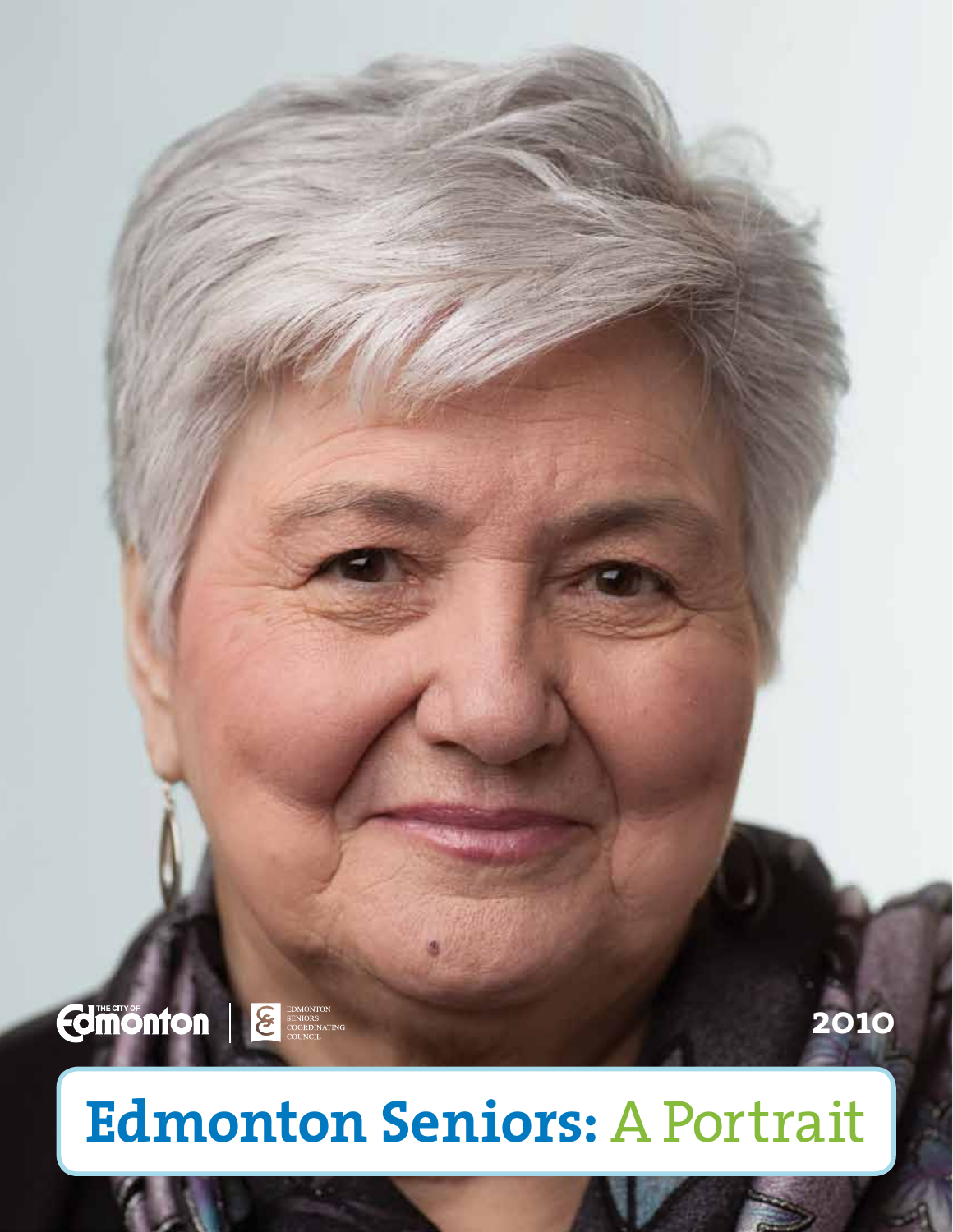#### **Table of Contents**

| <b>01 Today's Seniors</b>                                           |                                                                                                      |
|---------------------------------------------------------------------|------------------------------------------------------------------------------------------------------|
| <b>03</b> Demographics                                              |                                                                                                      |
|                                                                     | 08 Housing<br>11 Community support services<br>12 Health services                                    |
|                                                                     | 18 Social and recreational participation<br>21 Civic participation and employment<br>22 Volunteerism |
| 23 Staying Connected to Community <b>Election</b> 24 Transportation | 28 Outdoor public spaces and buildings<br>30 Communication and information                           |
|                                                                     | 32 Respect and social inclusion<br>32 In conclusion                                                  |

*This report was developed in collaboration between the City of Edmonton and the Edmonton Seniors Coordinating Council.* 

#### **This portrait of seniors**

in Edmonton is one of three documents which together outline Edmonton's commitment and vision for being an agefriendly city.

This Seniors Portrait reflects the realities of life for Edmonton seniors in 2010, highlighting their contributions, needs and interests. The second document is the Vision for an Age Friendly Edmonton. The

third is Edmonton's Seniors Declaration: the call to action by Edmonton City Council. The Seniors Declaration is a guiding document which will support objectives laid out in the Vision.

The **Seniors Portrait**, the **Vision** and the **Seniors Declaration** build upon the eight key areas identified by the World Health Organization as important aspects of an age-friendly city.

In this report the terms 'seniors', 'older adults' and 'older people' are used interchangeably, each referring to Edmontonians over the age of 55. However defining seniors simply by age doesn't always work. Some categorize seniors as 'young old', 'middle old' and 'frail old'. While a 67 year old may be dealing with age-related mobility challenges, an 85 year old could be training to run a halfmarathon. There is great diversity within this group of people.

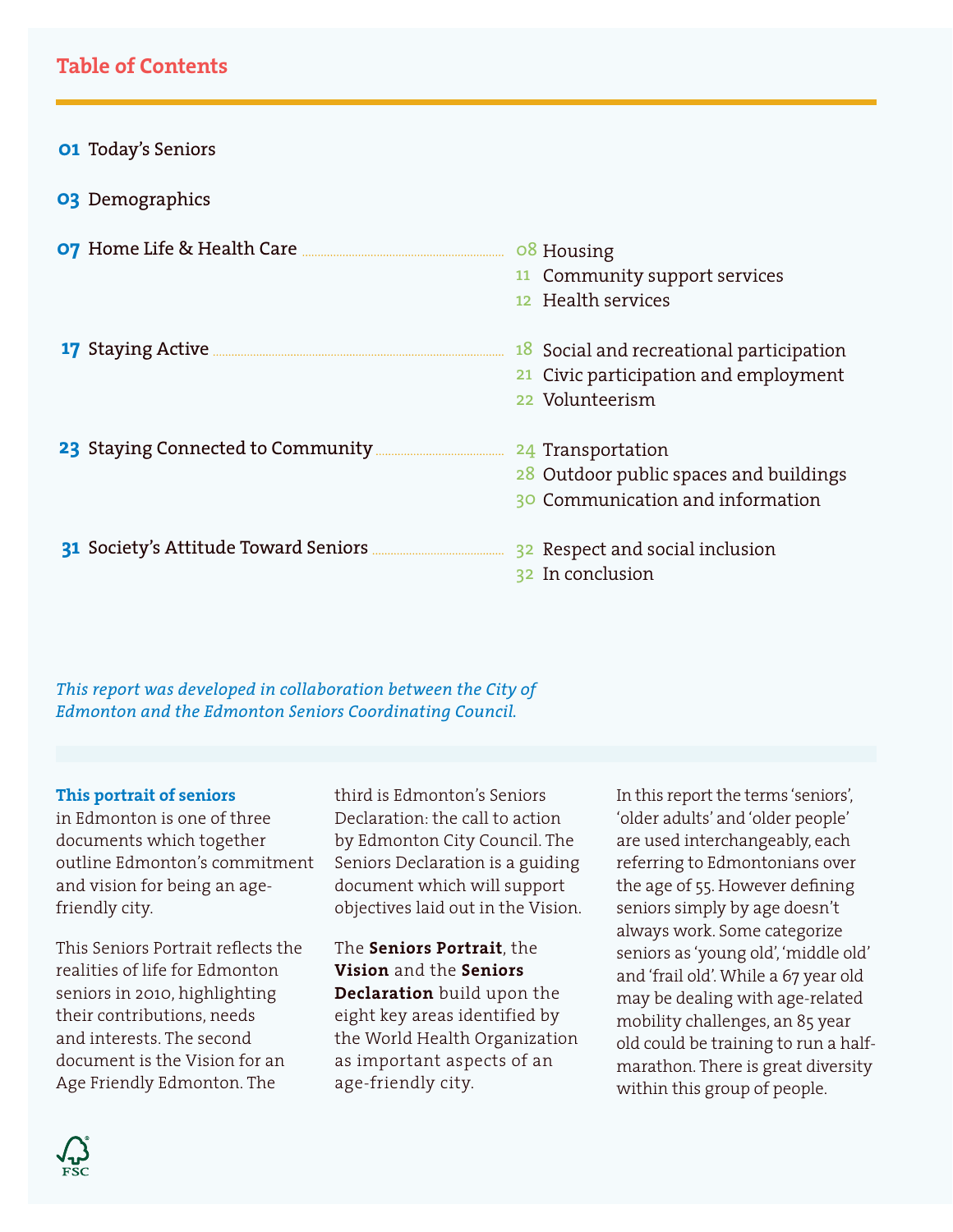**We're busy! We volunteer, we have a big garden, we travel and we have a great social life: football, soccer and hockey games ... Our retirement years have been wonderful. >** Jim & Esther Burke

# **Today's** Seniors

**The face of Edmonton as we know it in 2010 is changing. Yes, our city is growing:**  more buildings and roads, more people. But there's another phenomenon underway. Our population is aging - quite dramatically. In 2006, one in five Edmontonians was 55+. By 2041, almost one in three of us will be a senior citizen.*<sup>1</sup>* This is a global trend: World Health Organization projections have the global population of people 60+ growing from 650 million in 2006, to more than two billion by 2050.

**With this dramatic change** comes great opportunity. Where old age was once viewed by some as a time to slow down, even decline, today's seniors are dismantling myths of aging. They are active, resilient community members, engaged politically and socially. They are experienced and knowledgeable both as paid workers and volunteers. They are often depended on as caregivers for family and friends. In short, we cannot afford to underestimate the contributions seniors make to the overall well-being of our community.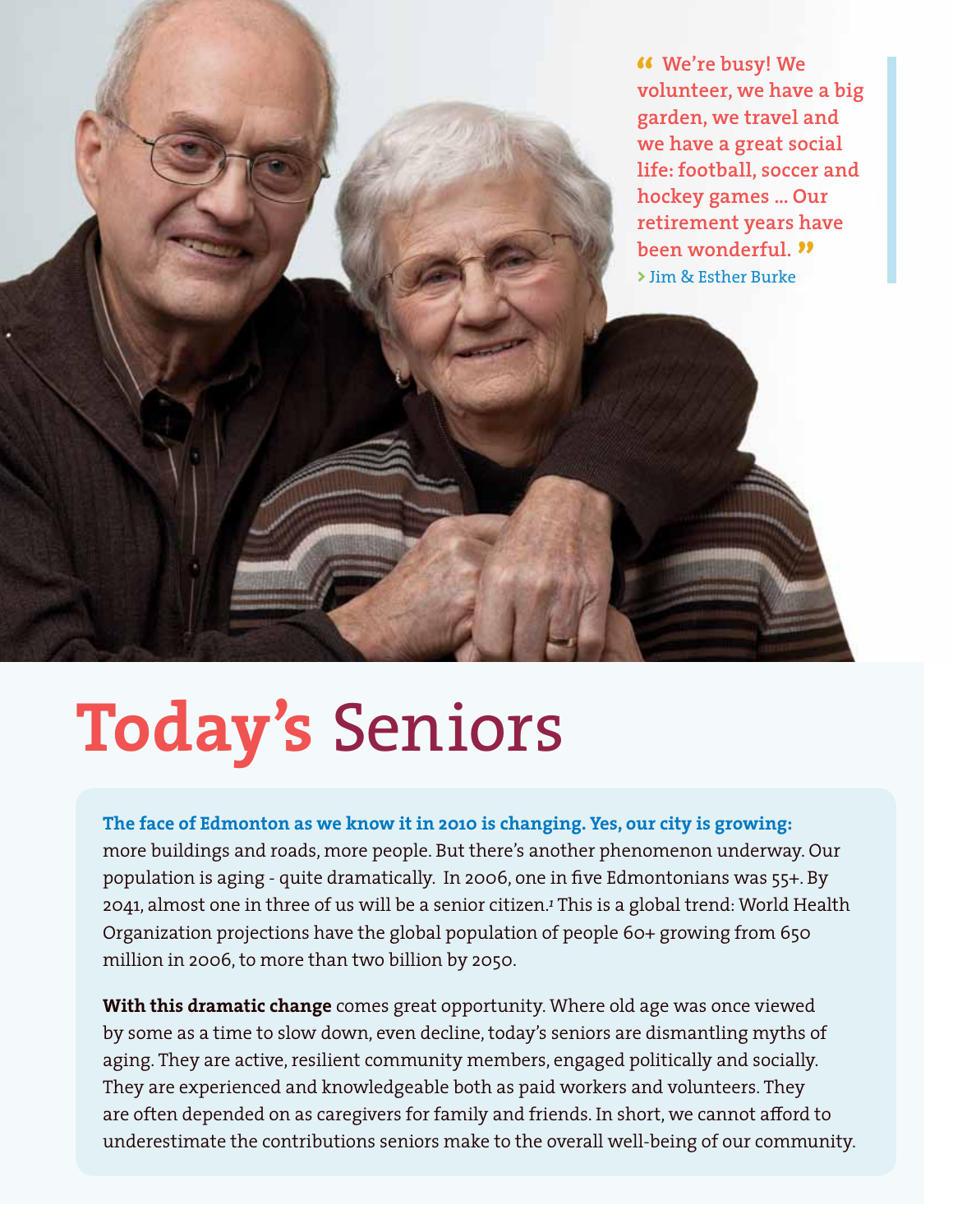#### *Today's Seniors*



 **It's very important for me to stay in my home and in contact with my community. Being a senior, I feel more comfortable and at ease in a familiar environment. It takes a senior a lot of effort to adjust and adapt to new surroundings.**

**>** Mary Fung pictured above (right) with her friend Liuting Hudson

#### **Age-friendly cities**

These contributions can't happen if we don't ensure seniors are able to stay healthy and connected to their communities with all their needs met. To do so, many cities around the world are working to become age-friendly; inclusive places where seniors can choose where and how they live. Places with access to the services which enable everyone, not just seniors, to live full, productive lives.

According to the World Health Organization: *"Making cities agefriendly is one of the most effective policy approaches for responding to demographic ageing." <sup>2</sup>*

#### **Aging in place**

An important element of agefriendly cities is that people can age in the right place – stay living in the home and/or neighbourhood they choose for as long as comfortably possible. For Aboriginal and immigrant seniors, aging in the right place means living not only where they choose, but also with the language and culture they choose.

Alberta's seniors have made it clear they want to live in their own homes for as long as possible.*<sup>D</sup>* Research shows older people who stay independent and age in place live longer. It's also a more costeffective choice: in 2004, costs for community-based care per person averaged at \$8,900/year while residential care costs averaged \$30,000/year.*<sup>A</sup>*



*Amilda Kojok (pictured here with her daughter Victoria) and some of her children immigrated to Edmonton from Sudan in 2002. She says Edmontonians have helped her feel comfortable, safe and welcome in her new home.*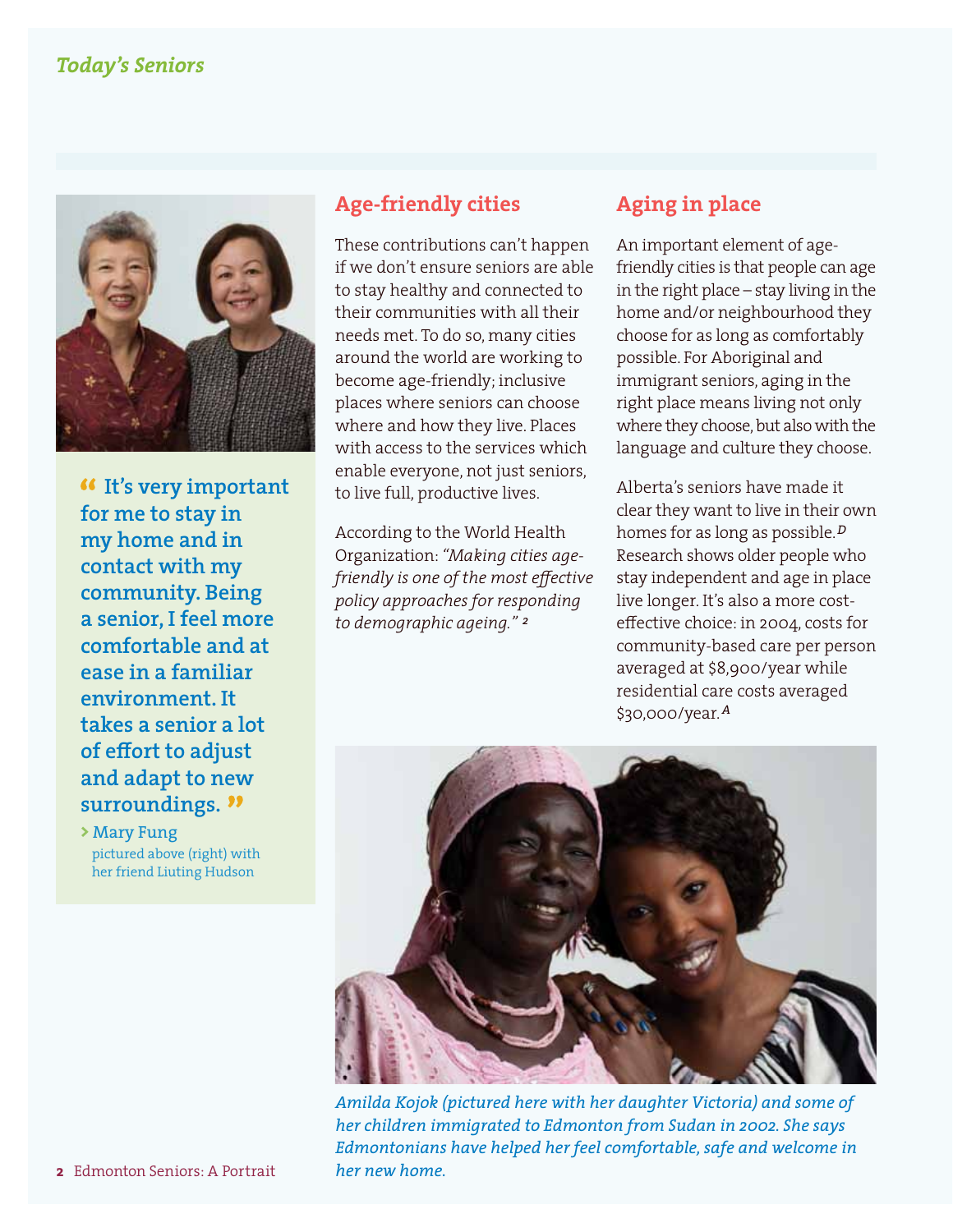# **Demographics**

#### **Dramatic growth in our senior population**

The number of seniors living in Edmonton is on the rise.

In 1986, 17% were 55 or older. By 2006, 21% were seniors. By 2041, 32% will be seniors.

Within the senior population itself, the most dramatic growth will happen in the over 80 age group. By 2041:

- The number of seniors aged 80+ is projected to increase by as much as 266%
- The number of seniors aged 55- 64 is projected to increase by as much as 104%. *<sup>3</sup>*

This is particularly significant, as the need for services and help with daily living tasks such as meal preparation and home maintenance generally increases as people age.



Statistics Canada *2006 Census*, Catalogue no. 97-552-X2006009.

#### **Older women outnumber older men**

In 2006, 46% of all seniors in Edmonton were male and 54% were female.

However, breaking down those numbers by age category clearly illustrates the gender differences in life expectancy:

- For Edmontonians ages 60-64, 48% were male and 52% were female.
- For those 85-89 years old, 33% were male, and 67% were female.

This large gender difference in later years is expected to change, as life expectancy rates are projected to start evening out between the sexes. *<sup>4</sup>*

 **What I'm hearing, particularly from people 75+, is worry over how their needs will be met as they age and become less mobile. Who will they be able to call, without hesitation or obligation, if they have an appointment, or need a prescription filled? >** Sofia Yaqub

#### **Did you know? In 2006:**

- **more than 65,000 Edmontonians were between ages 55-64,**
- **just over 62,000 were 65-79,**
- **almost 22,000 were 80+.** *<sup>5</sup>*

**From 2000 – 2005, more seniors moved to Edmonton (8,708) than moved away from the city (6,803).** *<sup>A</sup>*

### **Life expectancy in Alberta:**

- **women: 83 years**
- **men: 78 years** *<sup>6</sup>*

**Average age of retirement in Alberta:**

- **2006: 63.9 years old**
- **2008: 62.9 years old** *<sup>7</sup>*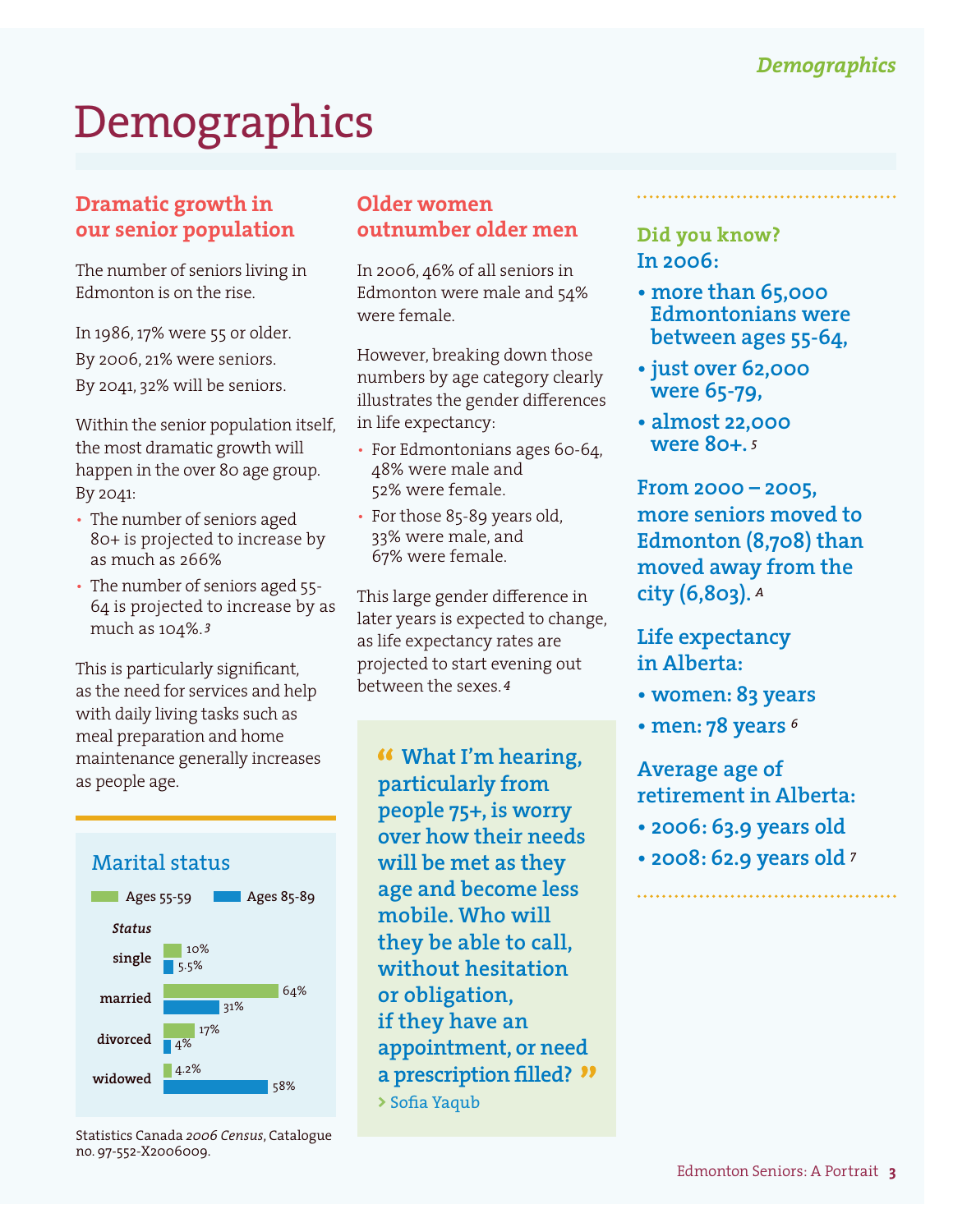### **Did you know? Mother tongues among the city's immigrant seniors:**

- **28% Chinese\***
- **19% Cantonese**
- **16% Punjabi**
- **6% Vietnamese** *<sup>8</sup>*

**\*** This includes responses of 'Chinese' as well as all Chinese languages other than Cantonese, Mandarin, Taiwanese, Chaochow (Teochow), Fukien, Hakka and Shanghainese.



#### **Aboriginal seniors**

Elders are deeply respected in the Aboriginal community, for their knowledge and understanding of tradition and culture. Living their daily lives in accordance with their beliefs, they pass on wisdom from generation to generation. Aboriginal seniors also play crucial roles in their communities, teaching traditional ways and particularly in helping to care for children and grandchildren.

In 2006, seniors made up 9% of Edmonton's Aboriginal population. There were 3,600 Aboriginal seniors in Edmonton; that was 2% of Edmonton's total senior population and the second highest number of any city in Canada. Only Winnipeg had more Aboriginal seniors.

Our city's Aboriginal senior population is relatively young; most Aboriginal seniors are 55-65. Only 40% are 65+.*<sup>9</sup>*While there is growth projected for this group, it won't be as dramatic as growth in the overall senior population. *<sup>10</sup>*

#### **Ethnic backgrounds of Edmonton seniors are diverse and changing**

Immigrant seniors contribute to our community in many ways. 2% from Central America.*<sup>11</sup> Shopping for fabric in Mill Woods.* They pass on religious and cultural values, teach language, help with

childcare and housekeeping and help newcomers settle.

But this group faces unique challenges: language barriers, being afraid to speak out about discrimination or abuse and financial hardships because sponsored immigrant seniors don't qualify for government income supports for 10 years after they arrive in Canada. If these circumstances aren't recognized by service providers, life for immigrant seniors can be extremely difficult.

The ethnic makeup of our city's immigrant seniors population is undergoing a striking change.

#### $[Intil 2001]$

- 50% of immigrant seniors came to Edmonton from Europe.
- 36% came from Asia and the Middle East,
- 3% came from the U.S., 3% from Africa, 2.5% from South America, 2.4% from Bermuda, and the remaining from other places around the world.

#### From 2001 – 2006:

- 73% came from Asia and the Middle East.
- 12% emigrated from Europe, 4% from Africa, 3% from Oceania and other, 3% from the Caribbean and Bermuda, and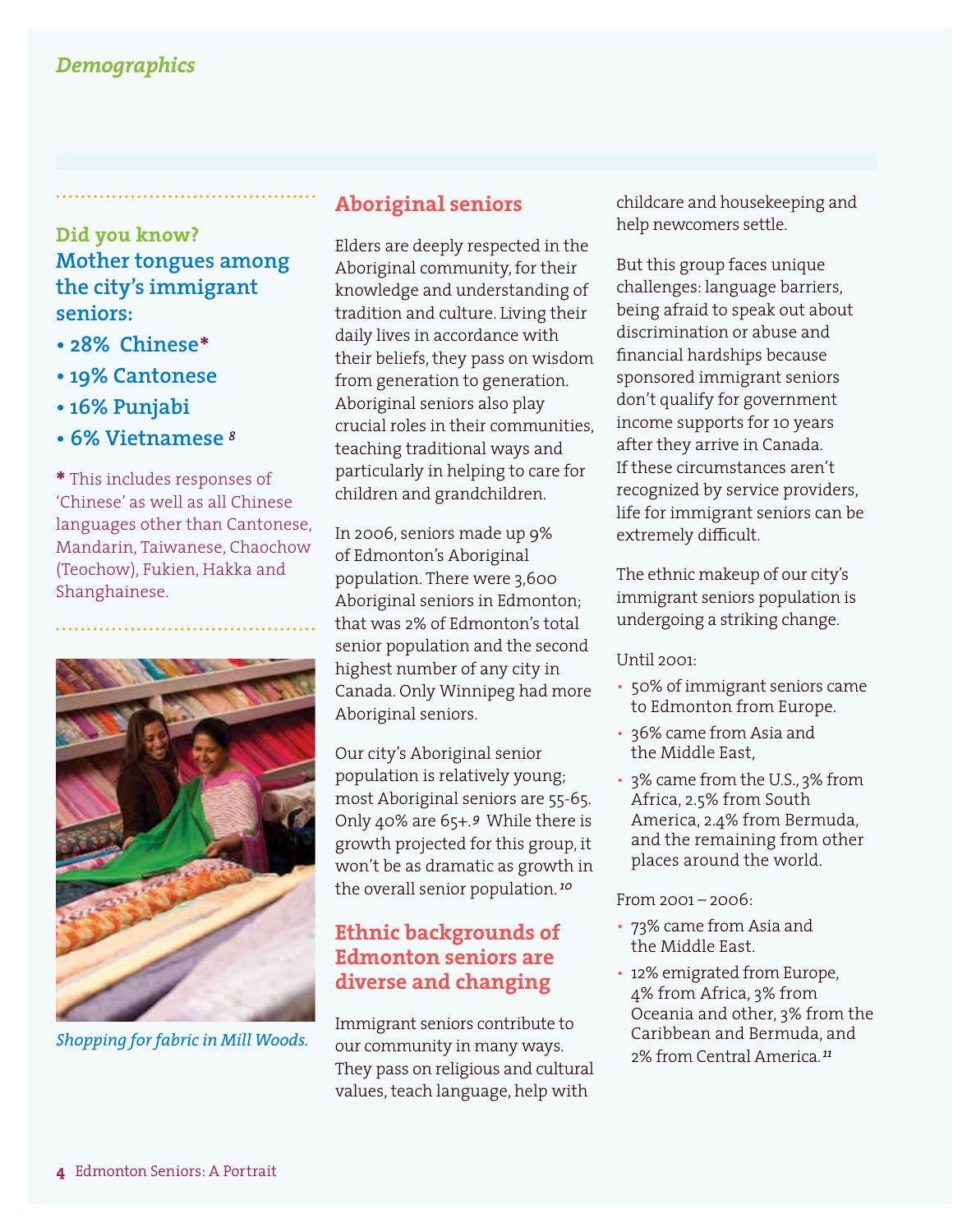#### **Edmonton seniors' incomes decline with age**

Older adults in our city have an average yearly income of \$46,000 while the average income for Canadian seniors is just over \$37,000.

Not surprisingly, as people age, their incomes decrease:

- Edmontonians aged 55 64 have an average income of just over \$57,000.
- Edmontonians aged 65 74 have an average income of close to \$40,000.
- Those aged 75+ have an average income of just over \$37,000. *<sup>12</sup>*

Being able to afford a decent standard of living can become particularly difficult for seniors living on limited incomes. Costs go up, but incomes don't. As financial security is threatened, so too is a person's overall wellbeing, including their ability to continue living independently. As the pie chart in the next column shows, for those over 65, most income sources are fixed.

### Sources of income for seniors 65+





Statistics Canada. Small Area and Administrative Data Division. 2006. *Annual Estimates for Census Families and Individuals*. 89C0022.

#### Population projections by selected age group



Population projections prepared by Applications Management Consulting Ltd., using 2006 data.



City of Edmonton, *2008 Senior Needs Assessment*. December 2008.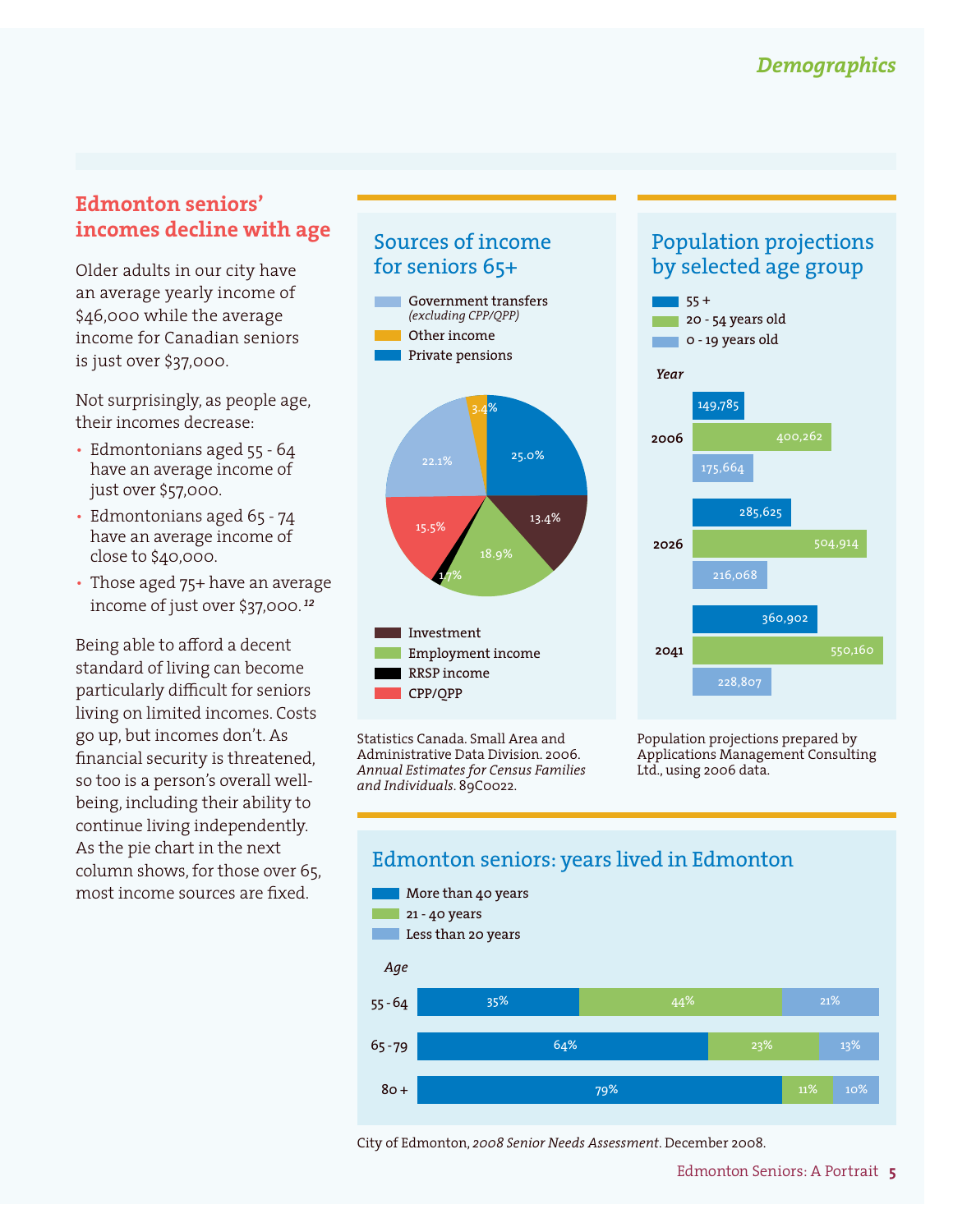#### *Demographics*



*Volunteer preparing lunch at the McCauley Seniors' Drop-In Centre.* 

*The Drop-In is one of several programs for inner-city seniors offered by Operation Friendship Seniors Society (OFSS). The Drop-In offers free meals along with recreational and wellness activities.* 

*The OFSS also helps seniors find housing through its housing registry, provides seniors transportation to appointments, and offers an outreach service linking people to resources and services they might need.* 

*As well, OFSS manages 180 housing units which include a continuum of housing options.* 

#### **But many seniors who live alone live below the poverty line**

While the financial situation for Canadian seniors has improved significantly over the past 25 years, for many, living on a limited income just isn't enough to keep them above the poverty line. In the Edmonton region (including surrounding communities such as St. Albert, Leduc, Fort Saskatchewan, Spruce Grove), more than a third of people 65+ who live alone live with low income.**\*** As the graph below shows, the situation is worse for women than men, in part due to pension regulations. As well, whenever services for the elderly are privatized, costs are shifted directly to seniors. That makes it even more difficult to make ends meet.*<sup>13</sup>*

Older adults who don't live alone fare better economically. But in this category again, a disproportionate number of

women bear the burden of poverty, especially as they age.

In the 55-64 age group:

- 11.1% of women live with low incomes and
- 9.4% of men live with low incomes.

But those numbers change dramatically when we look at the 70+ age group:

- 21.8% of women have low incomes and
- 8.4% of men have low incomes.

**\*** Statistics Canada's low income cut-offs (LICOs) identify people who are substantially worse off than the average.*<sup>14</sup>* Statistics Canada does not measure the level of 'poverty' in Canada, as there is not an accepted definition of poverty by our governments. However, many organizations use LICOs interchangeably with poverty lines, as is done in this report.



Statistics Canada *2006 Census* Catalogue no. 97-559-XWE2006028.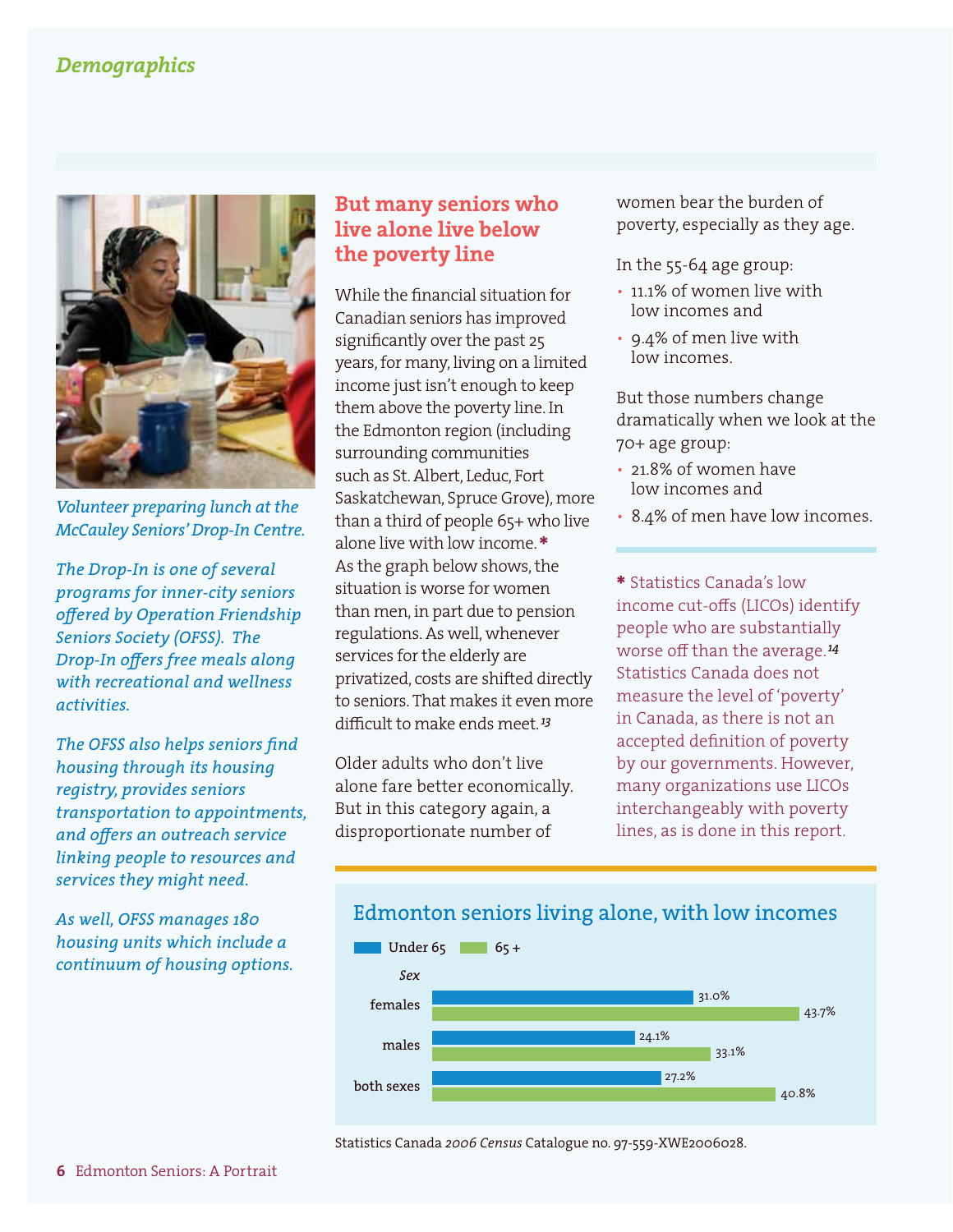Alison and Peter Faid have built a new home where they can age with ease.

 **We created spaces that could be adapted as our needs change: including a walk-out basement suitable for a live-in caregiver. >** Peter Faid



# **Home Life** & Health Care

**There is little doubt that living as independently as possible not only contributes to** the overall well-being of seniors, it's also the most cost effective living arrangement. But aging in place only works if a continuum of supports and services is available to respond to a person's evolving needs. An older adult may receive help with her personal care, but if her house isn't maintained, she won't be able to continue living there. Aging in place is also dependent upon an adequate supply of affordable housing. In fact, the World Health Organization identifies affordable housing as a cornerstone of its Age-Friendly Cities Guide.

**Older people need a variety of housing choices**, including single detached homes, secondary suites, rental units, condos, town homes, assisted living and continuing care facilities. In Edmonton there is a shortage of options for those who require something between independent and institutional living.*<sup>A</sup>*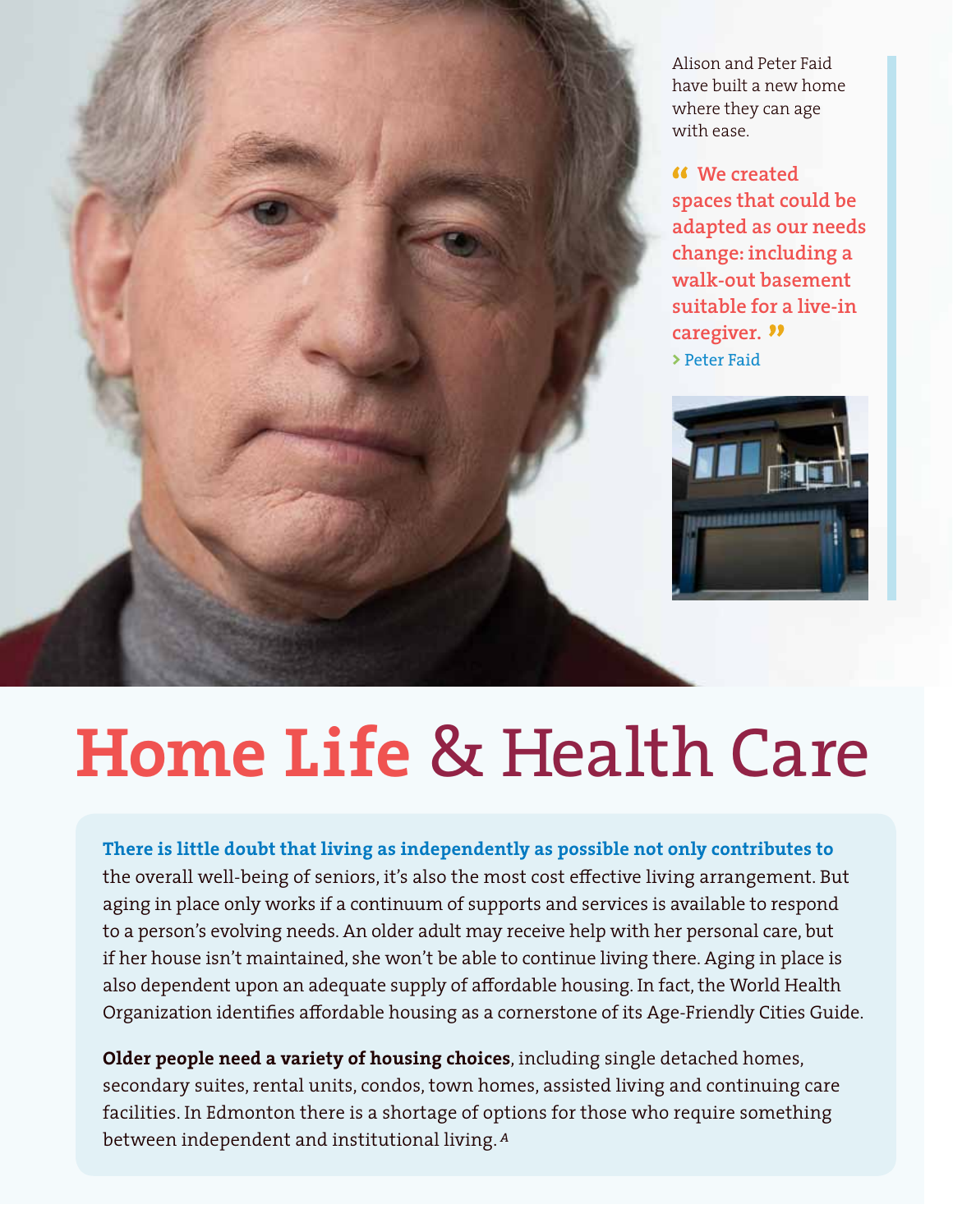#### *Home Life & Health Care*

## Housing

**Did you know? In Edmonton there are 3,969 subsidized apartment units for seniors.***15* **Rents for these units are generally capped at 30% of the combined gross monthly income of people living in the unit.**

#### More seniors live with family, but many still live alone



*Living setup*



City of Edmonton. *2008 Senior Needs Assessment*. December 2008.

#### **Neighbourhoods where seniors live**

Seniors live throughout the city, and as more people age in place that will likely continue to be the case. There are clusters of seniors in certain areas: close to downtown, in the northwest (Jasper Place and West Jasper Place), south (Mill Woods and Kaskitayo) and east (Londonderry). By 2041, population predictions show even more seniors will be living in the city's northwest and south. But the highest concentration will be southeast in Mill Woods, and north in Castle Downs and the Lake District/Pilot Sound. As well, it can be expected that older seniors (85+) will live in neighbourhoods where required services are more easily accessible.

It's important to note, however, that the projected surge in our city's older population over the next 30 years means the actual number of seniors living in each neighbourhood will increase. In 2006, neighbourhoods with the highest concentrations of older people were home to between 10,000 and 14,570 seniors. By 2041, these communities will see their senior population double. *<sup>16</sup>*

#### **Most seniors live in their own homes, with family members**

Most older Edmontonians live in their own homes and many do so without much extra help. But others, particularly those who live alone, require assistance – with home maintenance, home care and personal care.

70% of people 55+ in Edmonton live in a house, with most owning their own homes.

Of the remainder:

- 17% live in a condo.
- 11% live in an apartment.
- 2% live in seniors housing.

However, as people age, fewer continue living in houses. Just under half of those 80+ live in a house, while more than 10% live in seniors housing.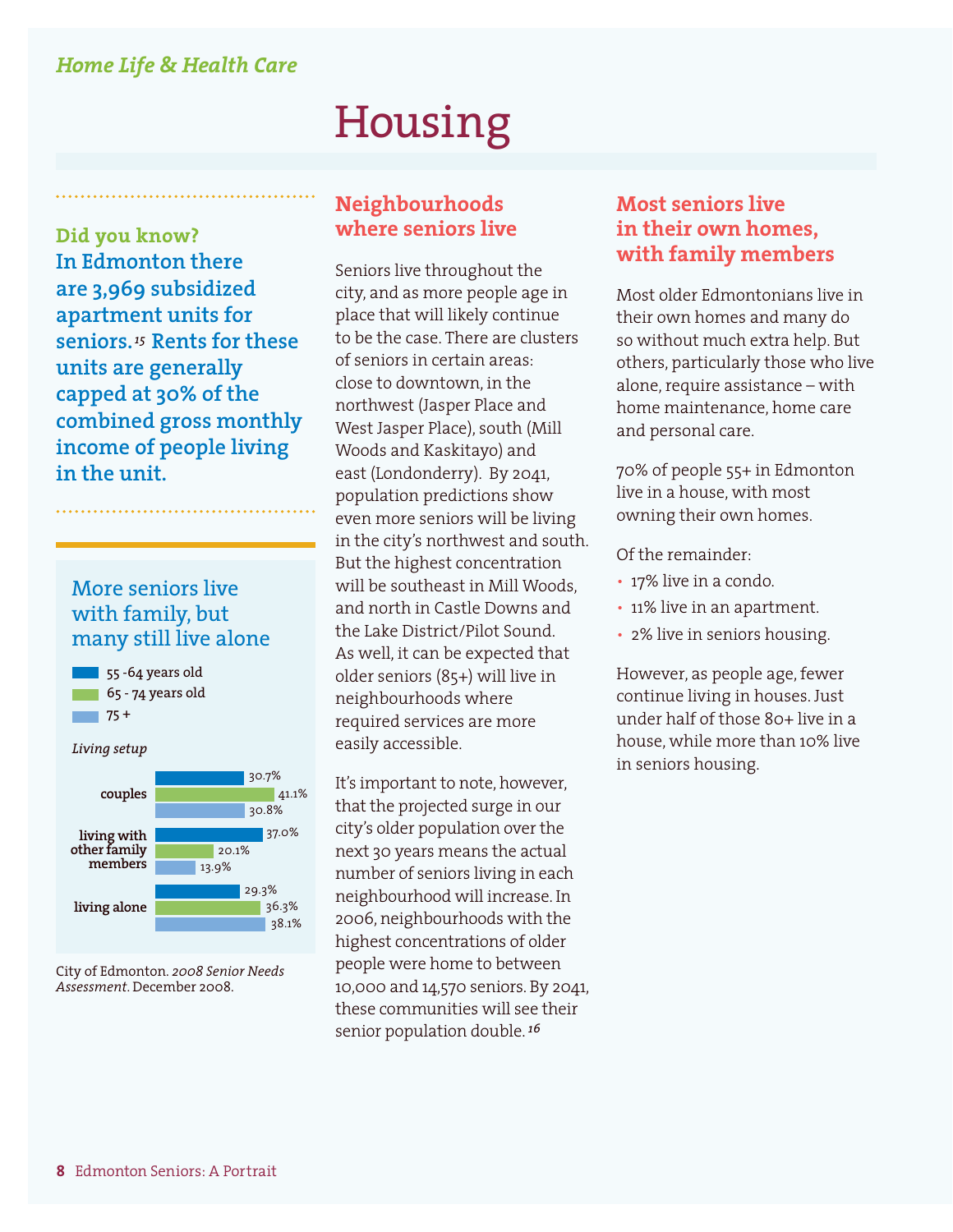

 **Aging in place is great if you can look after yourself. But often we're not prepared for the transition to a seniors' residence if for health reasons we're unable to cope alone. I think a lot more affordable housing and residences should be in place – not \$1,800 to \$5,000 a month places. A lot of people can't afford much more than their pension.**

**>** Edna Bohachyk pictured above with her granddaughter Emily

### **But affordability is a worry**

Even if older people own their own home, the number one concern for many is whether they'll continue to be able to afford to do so.*<sup>D</sup>* Not only are costs of property taxes, utilities and rent increasing, so are costs of services older people often need in order to stay living in their own homes; services such as home maintenance or renovations to make a house barrier-free.

Low-income seniors can also have difficulty finding affordable rental housing. While both the City of Edmonton and the Alberta Government offer a variety of programs aimed at addressing these issues, there is still more to be done to ensure older adults in our city truly have choice in where they live.

**Did you know? In 2008, Meals on Wheels provided more than 3,500 hot meals, and 2,100 frozen meals. The majority of clients are seniors and people with disabilities.**



*One of the Greater Edmonton Foundation's seniors housing complexes.*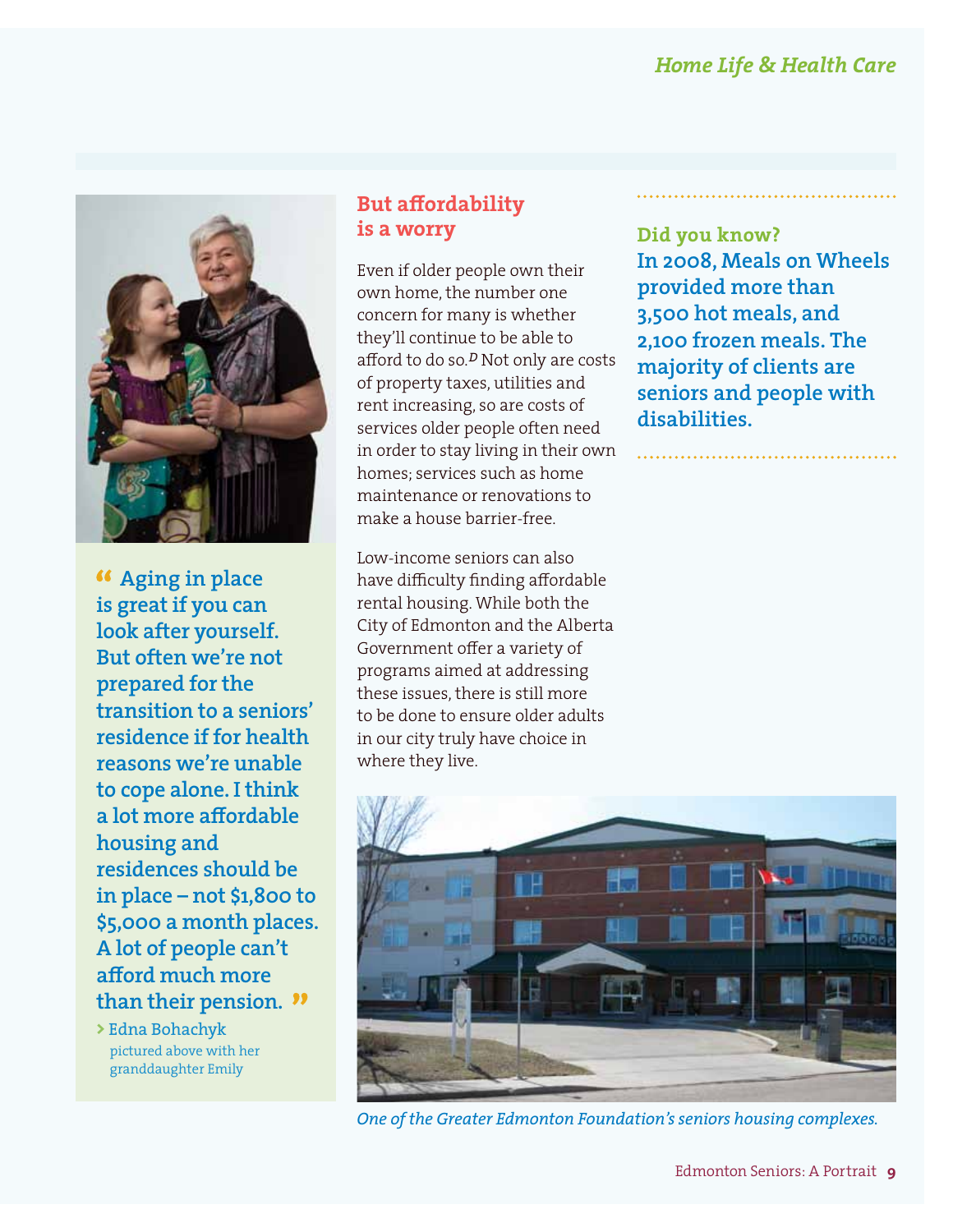**For more info... Primary Healthcare Options for Seniors:**

*The Good Samaritan Society:*  **a multidisciplinary health team makes housecalls to seniors. A barrier-free seniors clinic, open 5 days a week, is located close to a bus route.**

*The START Day Hospital:* **provides comprehensive geriatric assessment and rehab for the frail elderly who are experiencing functional loss.** 

*Alberta Health Services Primary Care Networks:* **provide treatment, follow up and referrals. Patients are linked to services such as home care, long-term care, mental health, lab services, x-ray and ultrasound.**

#### **Housing options for those who can't live independently**

For seniors who require partial or full-time care there are various options. Home-care services are available for some seniors who live in their own homes, but other options are critical. Falls and other health impairments can result in seniors having to change their living arrangements.

Supportive-living is for those who can live fairly independently, but not in their own homes because they can't meet all their own care needs. In the Edmonton region, there are 2,305 supportive living beds. In December 2009, the Alberta Government announced it will build 101 new supportiveliving and lodge spaces in Edmonton and refurbish 20 existing spaces.

Long-term care is for those who require 24-hour nursing care. In 2008, there were 14,500 people in long-term care in Alberta at any one time.<sup>C</sup> In the past 4 years, the wait list for these beds has risen:

People waiting in the community for a long-term care bed: **2006:** 265 *(17)* | **2010:** about 1,000*(18)*

People waiting in acute care hospitals for a long-term care bed: **2006:** 251*(17)* | **2010:** about 700*(18)*

The Government of Alberta predicts that without more living alternatives, we will need 15,000 more long-term care beds over the next 20 years. In 2008, the provincial government froze the number of long-term care beds at 14,500, although it will refurbish 7,000 of these by 2015. The government's goal is to improve choice and availability for quality accommodations, giving seniors more living options so the demand for long-term care beds won't be as high. The Alberta government is also trying to attract more non-profit or private sector investment in this area.*C* But critics worry that this strategy won't meet demand.

#### **For some, there is no home**

Homelessness has no age limits. From children to seniors, it's a reality for thousands of Edmontonians. And the number of seniors who have no place to call home just keeps growing. In March of 1999, 76 people over the age of 55 were homeless. By 2008, there were 306 homeless seniors in Edmonton.*<sup>19</sup>*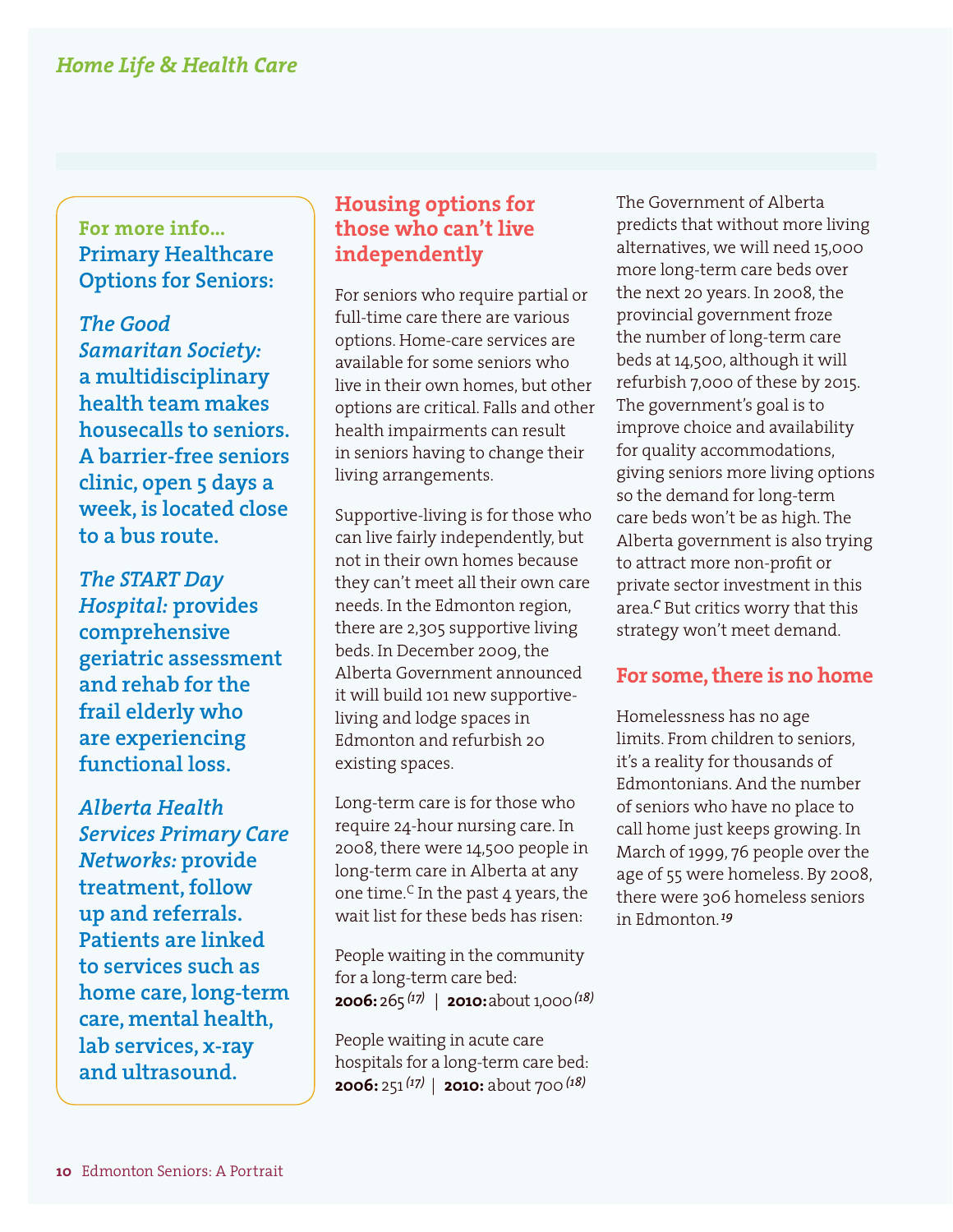## Community support services

#### **Integrated and coordinated**

In 2007, Edmonton seniors took part in Envision Edmonton, gathering to talk about Edmonton in the year 2040. A common theme that emerged from their sessions was the need for more collaboration and cooperation between all service providers.

 **I use the fitness centre at one of the Lions Senior Centres and this works for me, along with walking and keeping active. It's nice to work out in a place where most people look like you, and are more interested in health than looking "hot". Our seniors centres are hidden gems in our city. >** Keith Turnbull

#### **Help inside and outside the house**

Yard clean-up and snow shovelling, small repairs; it's not always easy for seniors to find the help they need to look after their homes. And it's this type of support that can sometimes make the difference between independent living and having to move to a seniors' facility. This household help also addresses problems of isolation and loneliness.

People surveyed for the City of Edmonton's 2008 Senior Needs Assessment said of all the daily living needs they had, home and yard maintenance were at the top of the list. As well, older adults need help with delivery/online services, getting to appointments and running errands, personal care and making meals. Older seniors (80+) and people living with incomes below \$30,000/year needed the most assistance. For some, this is provided by family or friends. But for many others that's not the case.

There are four non-profit agencies in Edmonton offering help with home support services, matching seniors with the necessary workers, but they often can't meet the demand. And for some seniors, the cost is still too high.

In winter months, the City of Edmonton's Snow Angel program encourages neighbors and volunteers to help seniors by shovelling their driveways and walks.



 **These kids are just wonderful. They shovel for me without getting paid. I watch them from my window; they enjoy it tremendously.**

**>** Max Kates

*Every time it snows, a group of students from Crestwood School heads over to Max Kates' house, to shovel his walk. Max is 93.*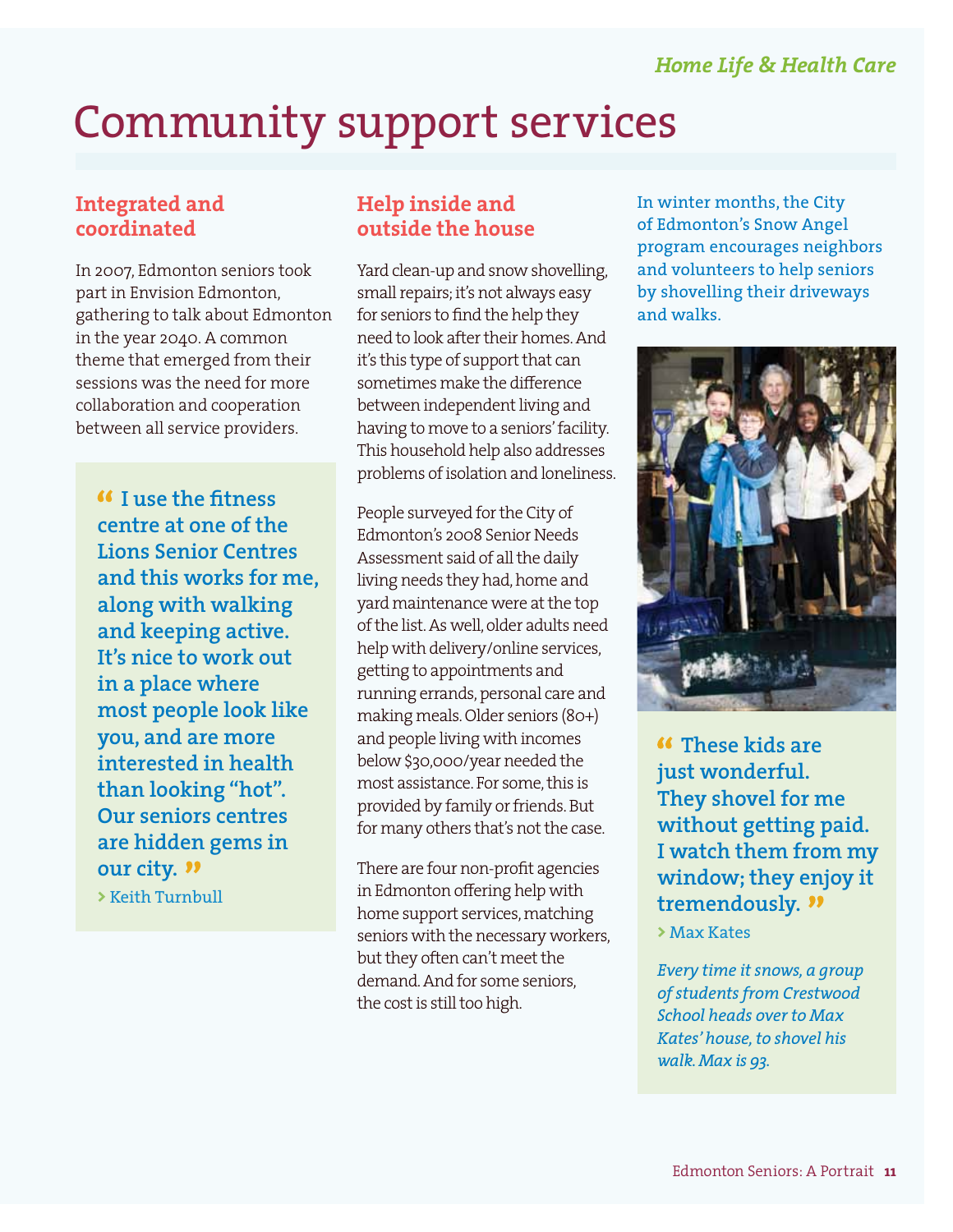## Health services

#### **Many seniors worry about staying healthy**

Injury and illness prevention is critical to staying healthy and, in turn, to easing future demand on Alberta's health care system. Many seniors worry about staying healthy in their older years. *<sup>D</sup>*

Their suggestions for addressing this concern include:

- Make sidewalks, curbs, parks and recreation centres seniorfriendly, so seniors stay active.
- Fund programming at recreation centres and seniors centres.
- Promote neighbourhood-based services such as grocery stores so seniors can make healthy food choices.
- Encourage the use of in-home aids, such as grab bars, to prevent falls. *<sup>D</sup>*



### **Falls – frequent and costly**

Every hour in our province, there are two seniors' fall-related hospital emergency room visits. The daily total is 51 visits, with 19 admissions to hospital, *making seniors' falls the leading cause of injury-related emergency room visits and hospital admissions.*  In the Edmonton Region in 2006, there were 1,951 fall-related seniors' hospital admissions, and 5,869 fall-related seniors' emergency room visits. That was expensive: \$96 million was spent on seniors' fall-related hospital admissions. By 2031, these admissions are expected to cost \$228 million. *<sup>20</sup>*

The second most common reason for injury hospital admission by seniors was motor vehicle accidents.

For those needing physical rehabilitation, the Glenrose Rehabilitation Hospital offers an inpatient geriatric rehabilitation program. In the year 2008-09, approximately 500 people 65+ were admitted to this program. *<sup>21</sup>* In some cases, patients who complete their rehabilitation still can't go home because they need a more accessible home or more daily care than they required in the past. As a result they may stay in hospital for longer than medically necessary, waiting while their home is retrofitted or *Edmonton's river valley.* a new housing option is found.

#### **Illnesses: life threatening and long-term**

The leading cause of death for Edmontonians ages 65+ is circulatory diseases (35%) with:

- heart disease accounting for 26% of deaths,
- stroke for 6%.
- other circulatory disease for 3%. *<sup>22</sup>*

Cancer is the second leading cause of death (26%), followed by respiratory disease (12%). In 2006, there were more than 9,000 people ages 65-74 admitted to Edmonton hospitals. There were almost 14,800 hospitalizations for people ages 75+. *<sup>23</sup>*

 **Some doctors will only talk about two problems at a time and many seniors have more than two problems. Maybe we need more caregivers spending time talking to seniors, triaging their problems to determine which ones need to be seen by a doctor. >** Liuting Hudson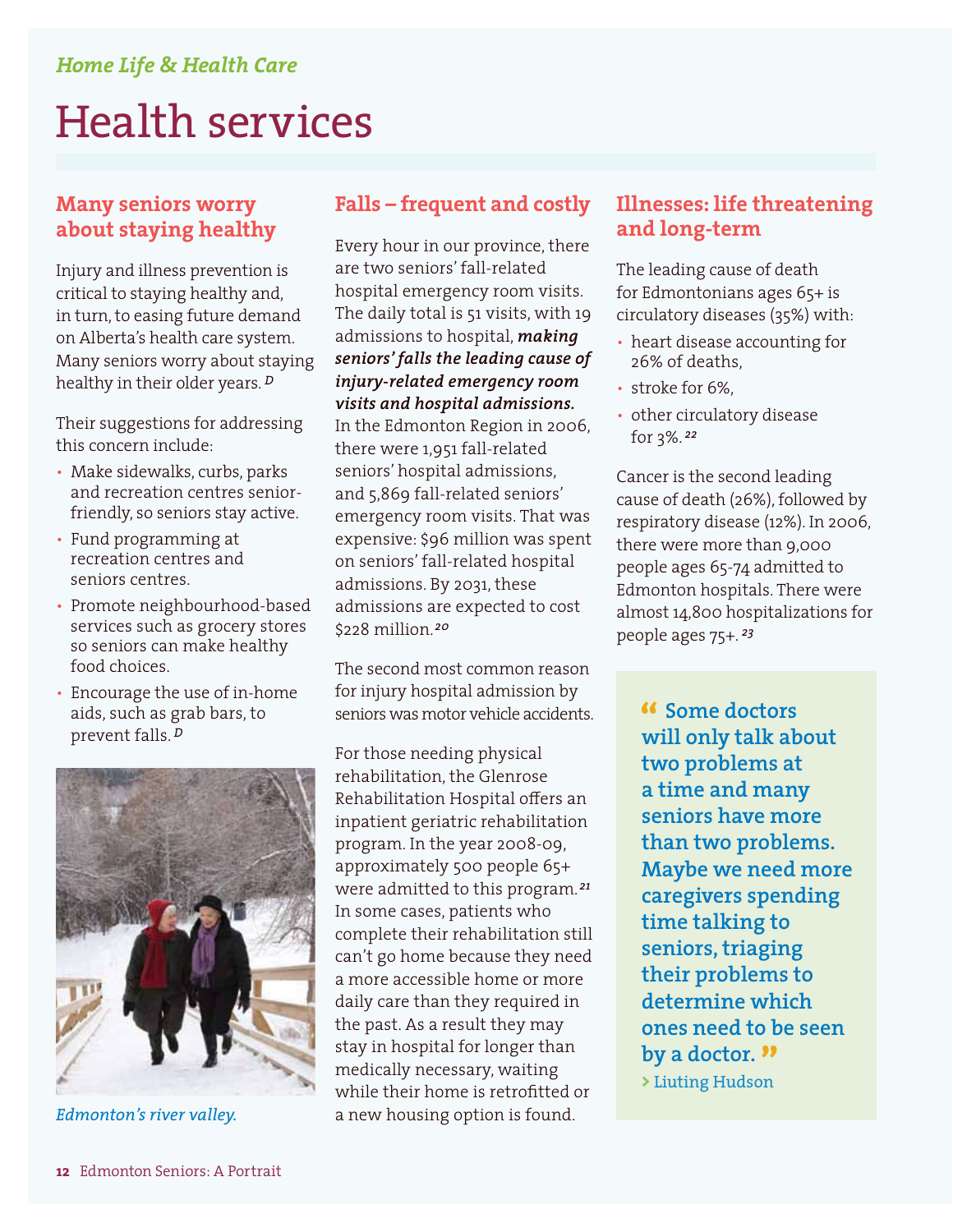#### **Alzheimer's and related dementia**

An estimated 12,000 Edmontonians, most of whom are 65+ are affected by Alzheimer's and related dementia. *24* Nationwide, half a million people are living with Alzheimer's or related dementia. Given our aging population it's estimated that by 2038 more than one million Canadians will live with dementia. In 2009 the Alzheimer Society released a report warning of what it calls the looming dementia crisis facing our country.

The report contains some staggering numbers:

- In 2008, 231 million hours of informal care were provided to Canadians with dementia.
- By 2038, that will increase to 756 million hours.
- In 2008 the economic burden of dementia in Canada (in future dollars) was \$15 billion.
- By 2038 that cost will be \$153 billion. *<sup>25</sup>*

*Rising Tide: The Impact of Dementia on Canadian Society*  outlines the need for policies and approaches to address this situation. It discusses interventions, such as caregiver training and support and system navigation, to help reduce the impact of dementia. The report also makes five recommendations which would make up components of a comprehensive National Dementia Strategy.

 **I've been lucky. My physician is excellent and well-connected so referrals are quickly acted on. This isn't the case for most seniors, who suffer long waits, much pain and care that lacks quality. I would like many more primary care networks where seniors' health needs can be assessed and addressed appropriately. >** Jean Innes

**Did you know? The Regional Palliative Care Program provides end-of-life care in the Edmonton region, in people's homes and in institutions.**

#### **In 2009:**

- **1,037 people aged 55+ received home-based palliative care.**
- **733 people aged 55+ received palliative care at the Grey Nuns Hospital or in a hospice (located in continuing and long-term care facilities).**

**In Edmonton, there are 60 hospice beds.** *<sup>26</sup>*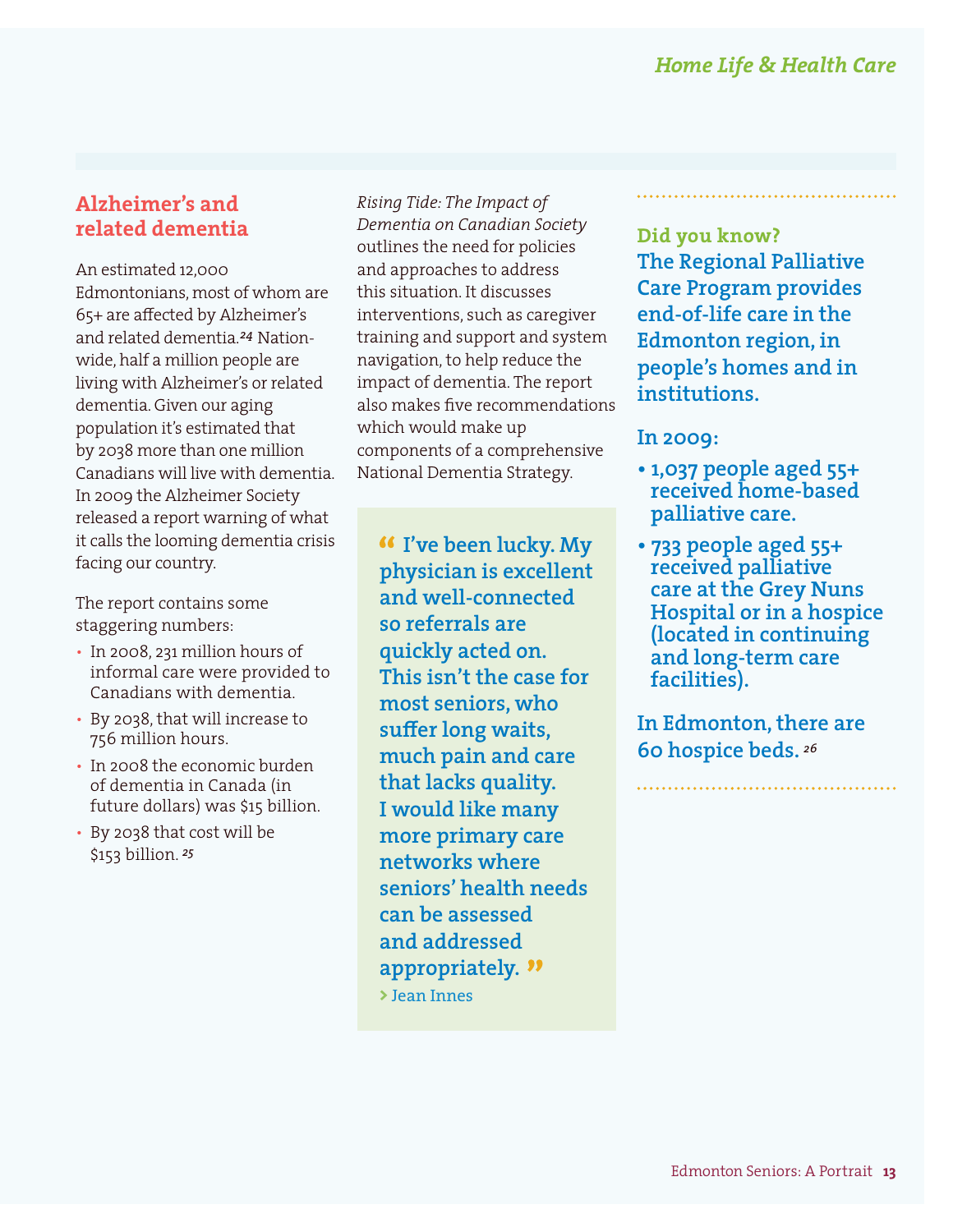**Did you know? From January to August 2009, SAGE's safe house had 27 residents, 70% women, 30% men.** 

**Average stay in the safe house: a month and a half. Most of the residents were able to subsequently find a new, safer home environment.** *<sup>27</sup>*

**Seniors who took part in Envision Edmonton said there must, over the next 30 years, be more safe housing and shelters made available to seniors.**

#### **7% of seniors suffer some form of abuse**

In an age-friendly city there is a network of support for older people who are abused. Elder abuse is most often committed by somebody the older person knows well: a spouse or partner, son or daughter. Because of the complex web of emotions involved, it can be very difficult for the abused person to seek the help they need even if they recognize the abuse that is taking place. According to the Alberta Elder Abuse Awareness Network, the most common forms of abuse are financial or psychological/emotional.

Several organizations in Edmonton offer support for abused elders, such as safe housing. As well, quite a few seniors centres employ outreach workers who can recognize signs of elder abuse and know which resources are available in the community.

The City is a partner in the Elder Abuse Intervention Team, a collaboration of service providers which includes the Edmonton Police Service, VON and Catholic Social Services. It aims to prevent abuse as well as intervene in abusive situations.

#### **Healthcare options**

Seniors need access to a range of health services, particularly as they age. Those with disabilities have unique needs, being at highrisk of becoming isolated.

Alberta Health Services has inpatient and outpatient clinics where interdisciplinary teams assess the health, wellness and well-being of older adults. There is also CHOICE, a day-program for seniors who live independently. Participants are transported to a clinic daily, for up to 5 days a week, where all their health requirements are assessed and managed. One CHOICE clinic focuses specifically on those with mental health needs.

Many seniors also require help with personal care. A 2003 Statistics Canada Canadian Community Survey showed of seniors who received home care in the past year:

- 6% were aged 65-74,
- 14% were aged 75-84,
- 25% were aged 85+.

Family and friends provided some of that care, but for the majority of seniors help came from a formal source.

In the Edmonton region, there has been a shortage of qualified staff to provide home care. *A* But in 2008 the Alberta Government committed to increasing funding for home care. *<sup>28</sup>*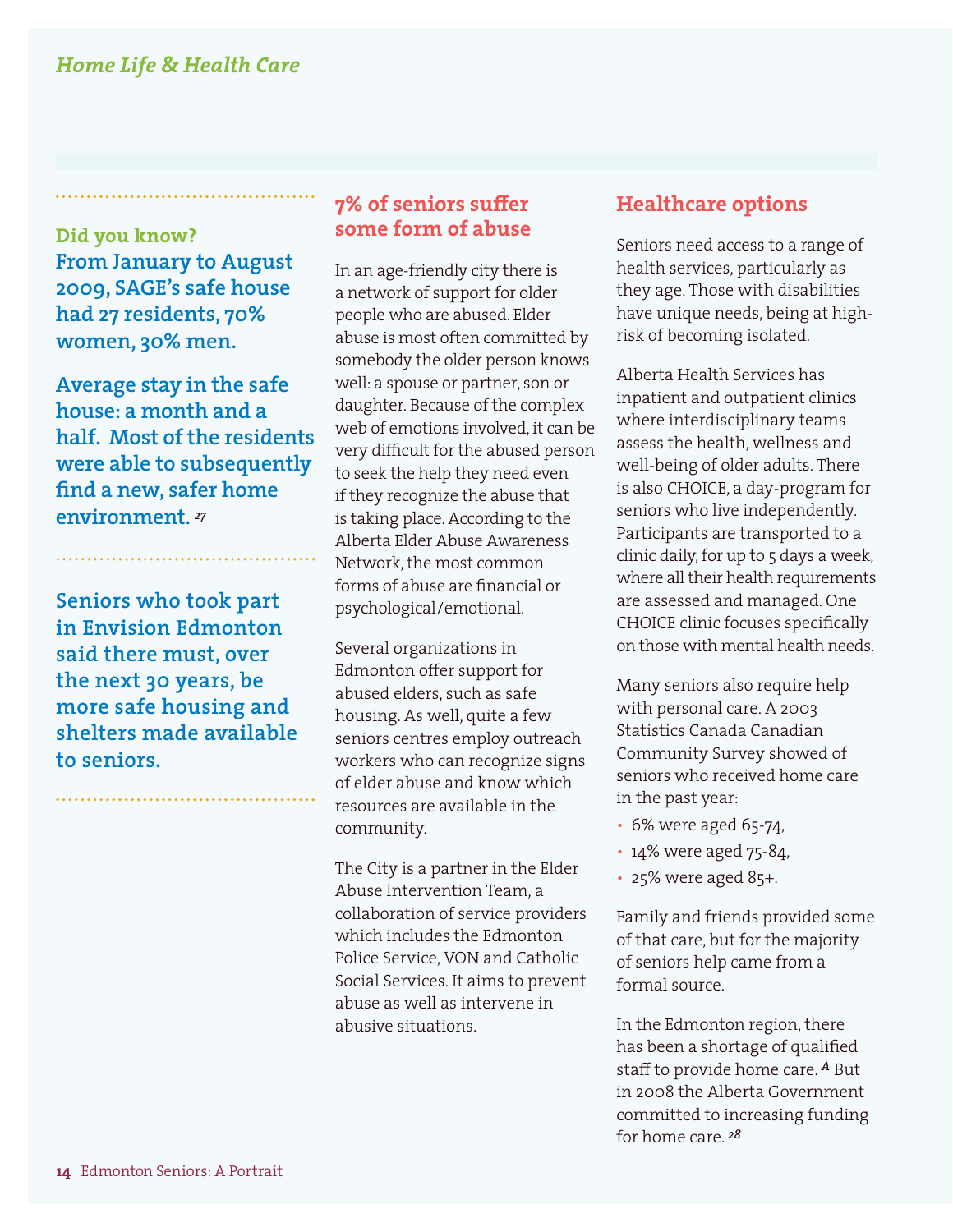### **Getting the care they need**

This is a worry for many seniors because of:

- A shortage of healthcare professionals.
- Increasing costs of noninsured services and the fact that costs for some services are covered if people are in hospital or continuing care, but are not for those living at home.
- Not being able to get to health appointments because of transportation problems.
- Health offices which are not barrier-free. *<sup>D</sup>*

Seniors who took part in Envision Edmonton cited a need for more 'inclusive' health centres, where all the services they require are in one location. They also talked about the problem of waiting lists to get in to see healthcare professionals.

Other factors that affect the health and well-being of Edmonton seniors include:

- not knowing where to get necessary help or information,
- complicated application procedures,
- delays in follow-up by home care after being discharged from hospital,
- gaps in information transfer between care providers, and
- not being able to communicate with health providers because of language or culture.

The reality in 2010 is that our healthcare system is undergoing change as it responds to demographic, staffing and financial pressures. Programs, and the way they're delivered, are being reassessed. This can make it difficult for people trying to figure out what services are available.

The Alberta government announced (in its 2008 Continuing Care Strategy) that a patient navigation system will be implemented in 2012. Trained patient care managers will provide a single point of contact, to help Albertans match their needs to available health services.



*Edmonton General Hospital.*

### What health services are most needed for seniors?



City of Edmonton. *2008 Senior Needs Assessment*. December 2008.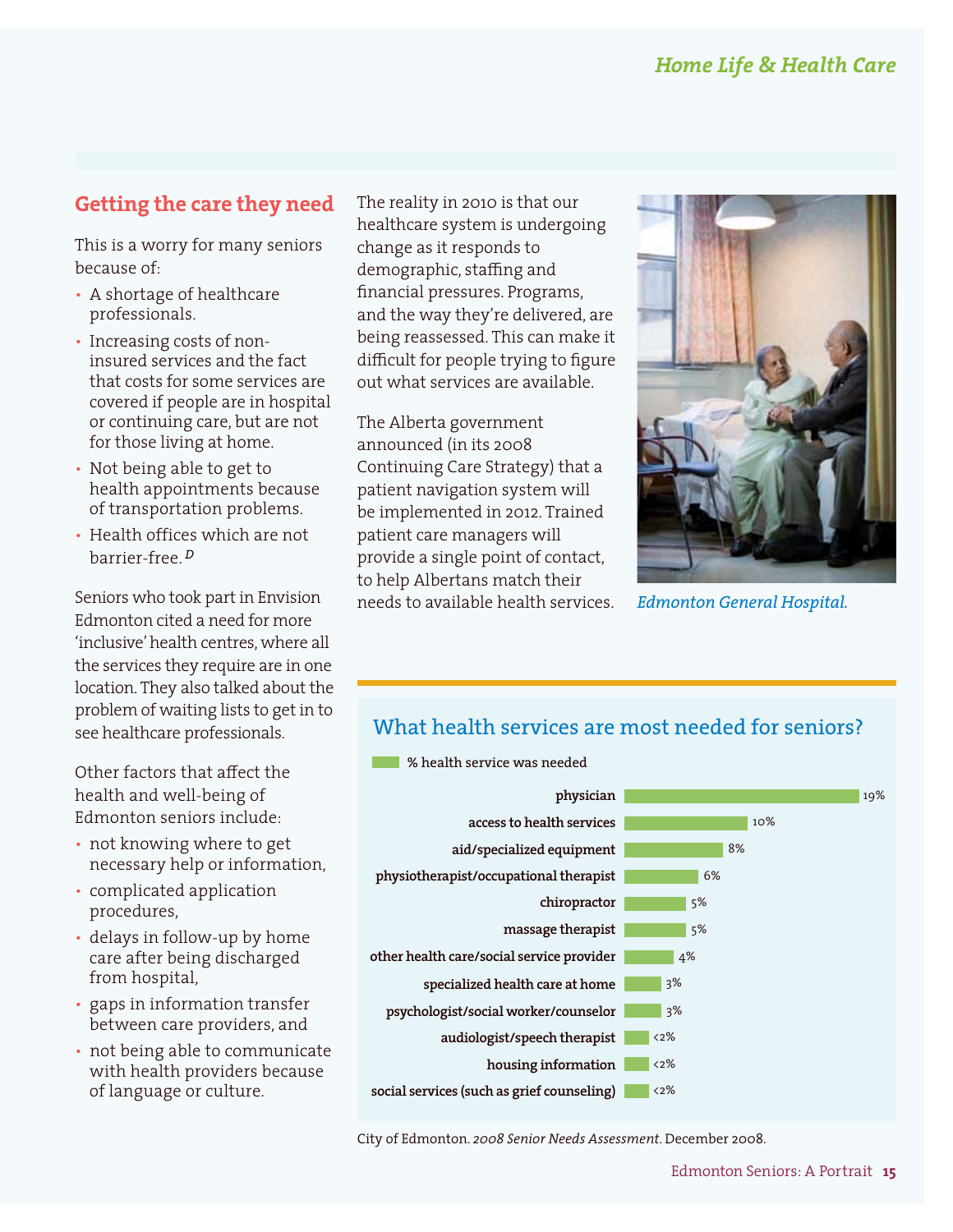#### **Did you know? Caregiver facts:**

- **An estimated 3 million Canadians are unpaid caregivers.**
- **62% have been giving care for at least 3 years.**
- **77% are women.**
- **52% say providing care disrupts their work.**
- **44% pay out-of-pocket caregiving expenses.**
- **40% report it costs them \$100 - \$300/ month.** *<sup>29</sup>*

#### **Recognizing the vital role of caregivers**

While it may seem simply a labour of love, family and friends who help older adults are a necessity, providing as much as 80% of the care needed. It's because of these caregivers that many seniors are able to age in place. The majority (57%) of people receiving care are 65+. The majority of people providing the care are 45-64 years old. Unfortunately, caregivers' work is often unnoticed and unappreciated. And it isn't always easy. Stress from physical and emotional demands, lack of sleep, navigating service systems, dealing with financial and legal issues – these all add up.

The Alberta Caregivers Association provides caregivers with education, information, and networking opportunities. As well, Alberta's Continuing Care Strategy commits to providing education and counselling programs for caregivers, developing a mechanism to pay caregivers for out-of-pocket expenses, and providing more respite care.

There are various respite programs in Edmonton, which provide temporary care (day or overnight) for people in need, so that caregivers can have a break. Most respite care is provided in people's homes, through home care services. But there are also 11 institution-based respite beds serving Edmonton and surrounding communities such as Leduc and St. Albert. *<sup>30</sup>*



 **I've been a caregiver twice. First for my sister-inlaw and brother, and then for my husband, David. Caring for David was a gift. I knew he only had a short time to live and I wanted it to be as warm, loving and comfortable as possible.** 

**It wasn't always easy. But I would do it again. It gave me a new perspective on what's important in life and what's not. There was a new closeness that developed between David and me. I felt blessed to be there and to be able to help him. I wouldn't have had it any other way.**

**>** Phyllis Johnston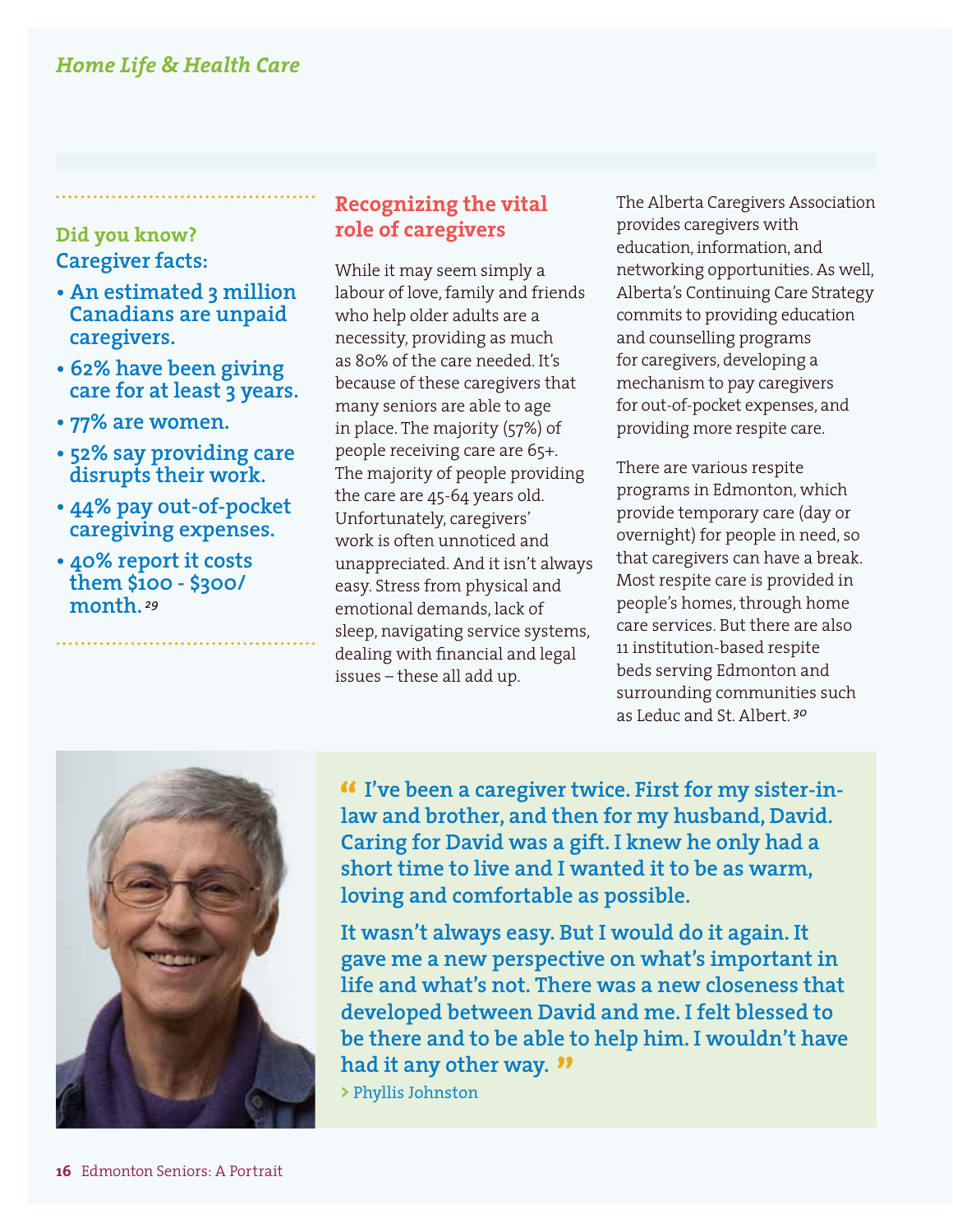**When we play, we're letting people know there's someone who cares. Jack and I are reaching out to people so they don't feel so isolated. It's so rewarding I wouldn't trade it for anything else. >** Jim Cupido

Jim Cupido and Jack Telman perform at hospitals and seniors centres. They have been playing music together for 10 years.

# **Staying** Active

**Getting out of the house, taking part in activities, connecting with other people are all**  essential for everyone's mental and physical well-being. For seniors, staying active is particularly important. Older adults risk becoming increasingly isolated as they age, lose their spouse or friends, or begin to suffer health set-backs.

#### **Age-friendly cities encourage connections between people and generations.**  They provide opportunities for older adults to continue contributing to society in meaningful ways: through paid work, by being engaged in the political and civic processes, or by volunteering.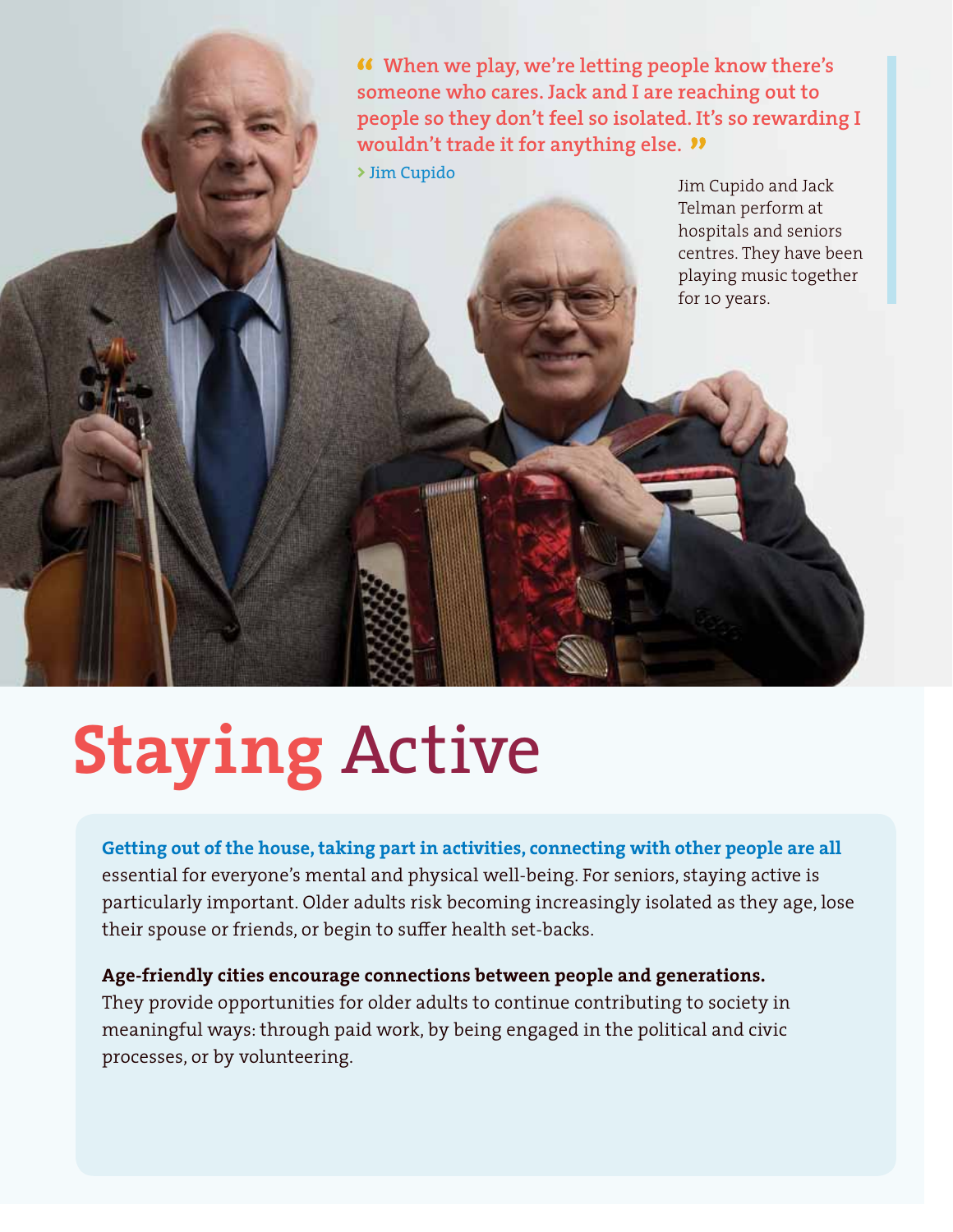#### *Staying Active*

## Social and recreational participation

**For more info... The Edmonton Seniors Coordinating Council serves as a communication hub for the senior sector.**

**Call 780-423-5635 or go online: www.seniorscouncil.net**

#### Seniors engaging in physical activity



Statistics Canada's Canadian Health Survey 2003: *Seniors who are physically active enjoy better health*.

#### **Top reasons for going out: visiting friends or family, shopping, physical activities**

Spending time with friends and family is important to Edmonton's seniors: they are most likely to leave the house for that reason, to shop or for physical activities. Fewer seniors take personal interest courses, pursue hobbies or attend sporting or cultural events.*<sup>B</sup>*

However, there are numerous recreational programs for seniors in Edmonton run by a variety of organizations: seniors' and recreation centres, churches and community leagues, Aboriginal and multi-cultural groups, postsecondary institutions and libraries. These groups provide senior-specific programs, as well as some inter-generational programs such as aqua fitness, dance and drawing classes and sports.

Seniors with higher incomes (often younger seniors) are more likely to go out to visit and pursue physical activities. Those earning more than \$30,000 are more likely to attend cultural and sporting events and pursue hobbies than those earning less; those earning more than \$60,000 are more likely to visit museums, libraries or provincial parks than those earning less.*<sup>B</sup>*

While programs specifically for seniors are attractive to some, others prefer inter-generational activities, offering the opportunity to connect with the wider community. Integration of activities is a way of combating ageism in our society: it enriches the experience for people of all ages. These could be coffee mornings for moms, their preschoolers and seniors at the local community league, library or place of worship. Schools, too, are the heart of the community for younger families. They can also offer seniors a place to connect as school mentors, helping children with reading and other school subjects.



*Kinsmen Sports Centre.*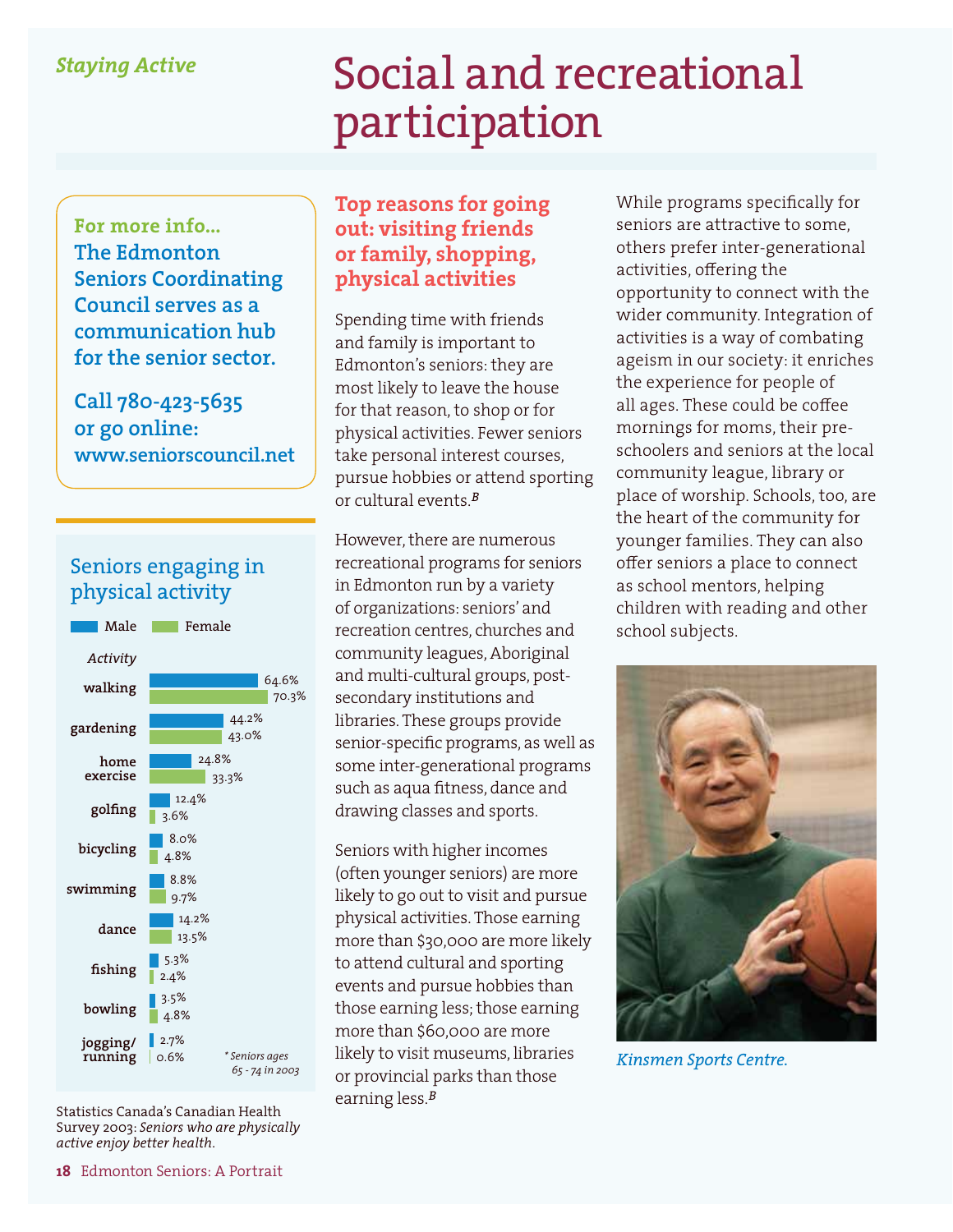#### **Middle-years seniors tend to join organizations**

Belonging to groups or organizations is important in maintaining social connections and bonds. For many, seniors centres are a popular destination. Almost half of seniors responding to a City of Edmonton survey take part in religious or spirituallyaffiliated groups. A quarter of seniors belong to sports and recreation organizations, and just under a quarter (20%) belong to senior organizations. About the same number (18%) reported belonging to social clubs and 15% were members of civic or community associations.

The percentage of seniors belonging to organizations rises with age and falls with income. The majority participate enthusiastically: two thirds report being very active.*<sup>B</sup>*

#### **Most common barrier to social participation: physical condition**

Not surprisingly, seniors over the age of 80 are significantly less likely to leave their homes for recreational activities. They may have difficulties getting out to go shopping, for example, because of transportation issues, because of their physical condition and because they don't have anyone to go with them.

In the City of Edmonton 2008 Senior Needs Assessment the most common reasons seniors cited for not getting out to visit or for activities were:

- concerns with one's condition
- lack of interest
- lack of time

Some people also mentioned a lack of available transportation.



*Edmonton's Creative Age Festival.*

In order to attract older adults, programs must be interesting and accessible. Ideally, they are within walking distance, or situated on main public transit routes. Transportation to social programs can be particularly hard for those who have difficulty getting around or who are disabled and require assisted transportation support, as well as those on limited incomes.

Once they get there, the physical location of programs should be age-friendly, easily accessible for older people. There should be proper facilities, such as accessible washrooms, available.

**Did you know? Edmonton's Creative Age Festival celebrates contributions to the arts made by senior artists, and encourages arts participation later in life.** 

**In the words of one senior at the 2009 Festival:** *"Joy and laughter is freeing and contagious. It alters the experience of feeling tired. I wasn't half as tired after the play as I was before it." <sup>31</sup>*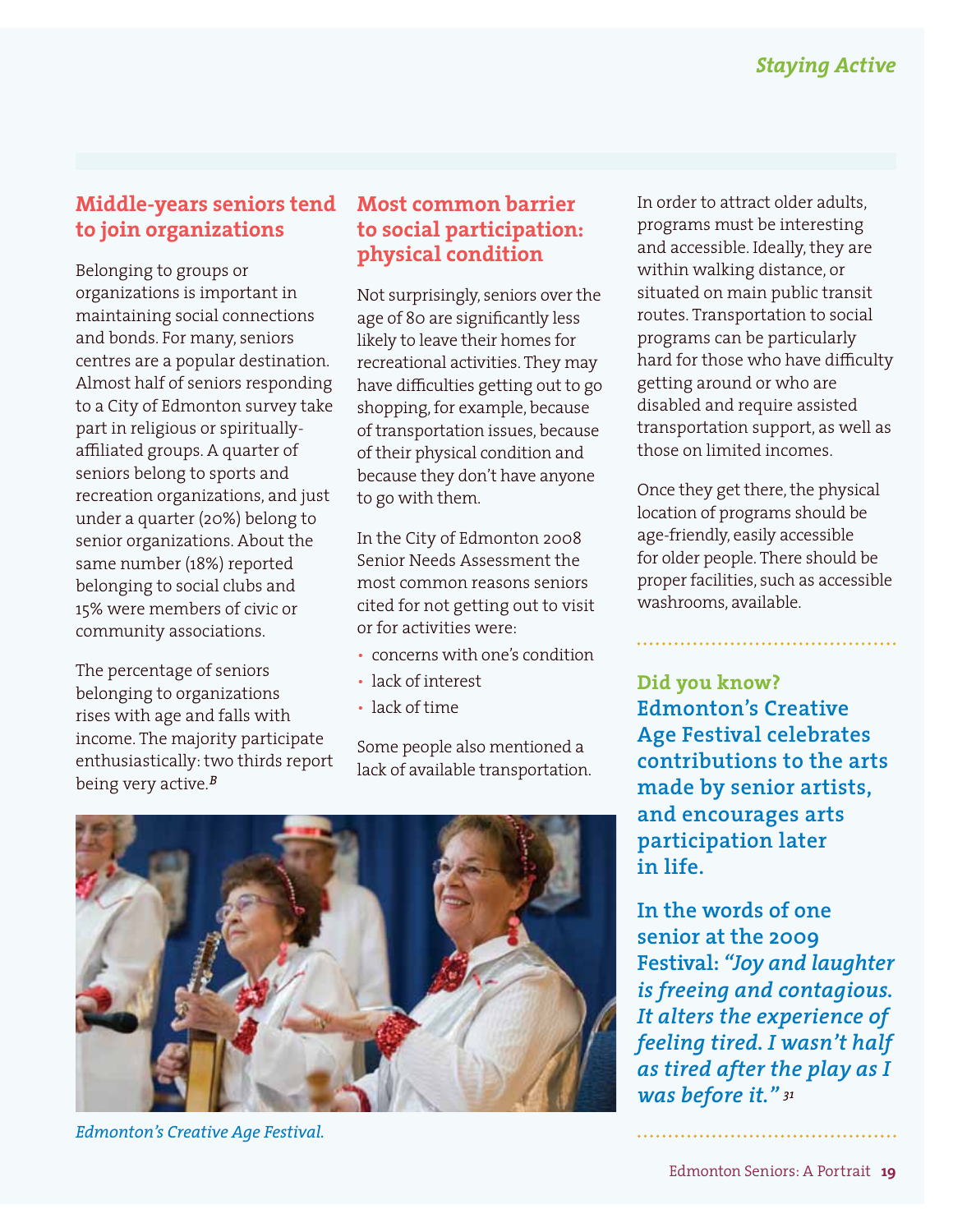**For more info... A Cultural Cues Toolkit has been developed by the Edmonton Seniors Coordinating Council. It features community profiles of 14 local cultural groups. Visit www.seniorscouncil.net and download the "Mobilizing for Action" resource.** 

#### **Did you know? Seniors (over 65) and the City's Recreation Facilities, 2008:**

- **758 seniors took part in the Leisure Access Program (allows lowincome Edmontonians to access recreation facilities).**
- **4,124 seniors held memberships to the City's Recreation Facilities and Attractions.** *<sup>32</sup>*

#### **Getting the word out**

Seniors need to be able to access information about the range of programs available: promotion is crucial. That information should be delivered in a variety of languages (suitable for Edmonton's diverse senior population) and formats, electronically and in hard copy.

Most older adults want to engage with a real person on the other end of the line when they call for program details. All seniors centres have staff and volunteers whom seniors can call for information on community resources and websites. ESCC produces additional resource materials such as Physical Activity and Recreation Directory and has a comprehensive website. SAGE produces a senior services directory and has a website.

#### **Programs that are culturally appropriate**

The cultural and ethnic diversity of Edmonton's population is reflected in our senior population, for many of whom English is a second language. They are looking for programs in their language of choice, as well as ones which are culturally appropriate. Partnerships between seniors' centers and multi-cultural organizations aim to enhance programs.

#### **Future seniors will want a greater choice of recreation**

Seniors who took part in discussions with Alberta's Demographic Planning Commission explained that, from their own experiences, seniors are not very realistic about what they plan to do with their time when they retire. Many dream of playing golf, travelling, or keeping themselves busy with home renovations. The reality, however, can be quite different: these activities might be attractive for a short period of time, but may become limiting after a while. As the baby boomers enter their senior years, demand will grow for a wider range of activities to suit changing physical abilities, interests and needs. *<sup>D</sup>*

 **Exercise programs such as Tai Chi are more appropriate to Chinese participants than aerobic exercises. Simply because the Chinese are more familiar with the exercise and will most likely participate.**

**>** Mary Fung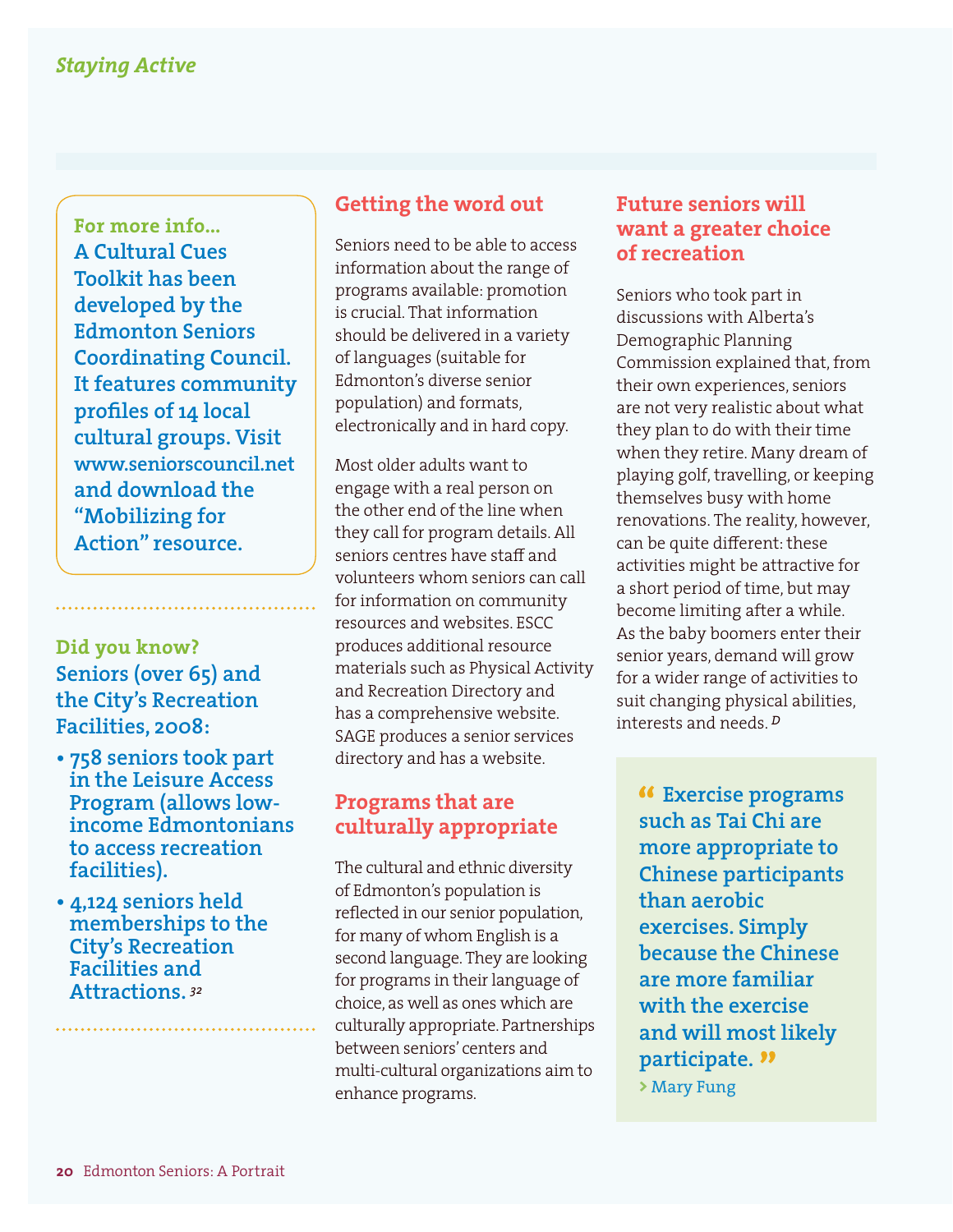## Civic participation and employment

#### **Few seniors are employed**

From the 1970s to 90s, the percentage of senior men who were working fell considerably. Since then, however, the numbers have begun to creep up again. On the other hand, during that same period, the ratio of senior women who are working has increased steadily. After both men and women turn 70, the small percentage of those still working has stayed consistently low.

The vast majority of seniors over the age of 65 are retired. And, according to a City of Edmonton survey, 88% of them aren't interested in working.*<sup>B</sup>*

Of the small minority who would like to have a job, most are seeking part-time employment.

### **Employment realities are changing**

The realities of Edmonton's job market translate into opportunities for older adults who do want to work. Despite the recent recession, demand for labour is expected to increasingly exceed the number of workers available. That, coupled with the recent collapse in savings and rising cost of living, could mean future seniors choose to work after the traditional retirement age.

Employers demonstrating flexibility in working arrangements are most attractive to seniors, particularly if they offer high-quality jobs maximizing the potential of an older person's experience. It is also important that companies offer appropriate training to seniors looking to update their skills.

#### **Seniors are politically aware**

Some seniors' organizations have become effective political lobbyists. They raise their issues in the public arena expecting them to be addressed, confident that their members' votes count.

Older adults are more likely to vote than younger generations, and they are well-informed at the ballot box. The vast majority of seniors (89%) follow the daily news. *<sup>33</sup>*



Statistics Canada Census 2006.



*Canadian Corps of Commissionaires Northern Alberta Division Training Centre in Edmonton.*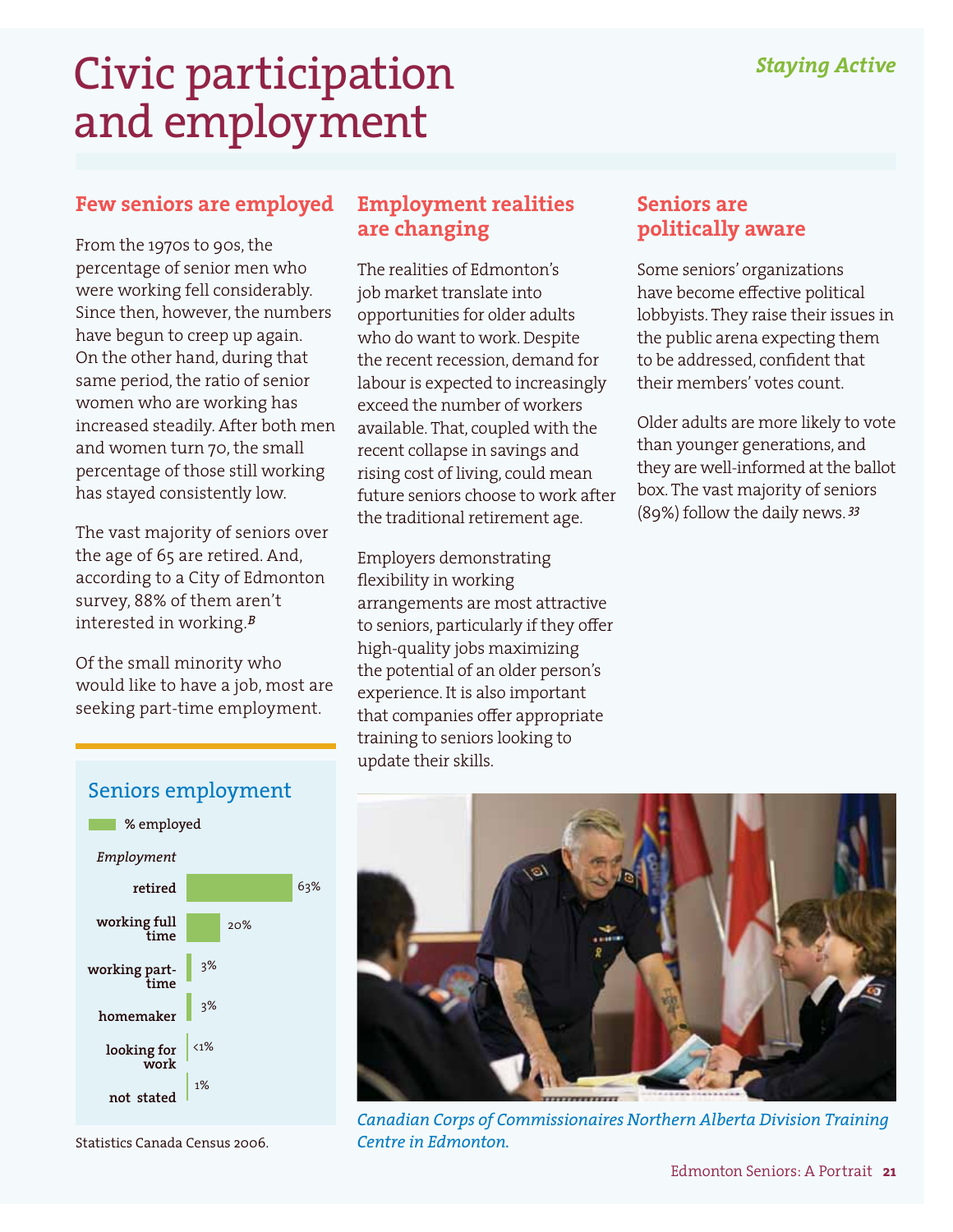#### *Staying Active*

## Volunteerism

**Did you know? Overall the percentage of people over the age of 65 volunteering is lower than for any other age.** 

**However, seniors put in the most hours.** 

**58% of 15 to 24 year olds volunteered, compared to 36% of those 64 and over. However, those 64 and over volunteered an average of 218 hours while 15 to 24 year olds volunteered an average of only 138 hours.** *<sup>34</sup>*

#### **Seniors volunteer more hours per person than any other age group**

Volunteering is strongly associated with social connectedness, and often enhances the quality of life: it gives a sense of purpose, an occasion to socialize.

In Edmonton, 40% of older adults volunteer.*<sup>B</sup>*

Of those that could volunteer, but chose not to, more than onethird said it was because they did not have time. The same survey shows that volunteerism is strongest among seniors in their middle years  $(65 - 79)$ , and among those with a higher income.

#### **Seniors' volunteer activities are wide-ranging**

Seniors volunteer many hours wherever they are needed. They tend to make a long-term commitment to an organization. Many seniors centres in Edmonton began over 35 years ago and flourished with the volunteer efforts of seniors in the community.

#### **Boomers will change volunteering**

Baby Boomers entering retirement now offer a potentially large new pool of volunteers for organizations to draw from. Boomers are retiring younger than previous generations: they are healthier, better educated and wealthier, factors generally associated with volunteering.

However, Boomers are also likely to be more demanding in terms of their expectations: they will be looking for rewarding experiences that effectively use the skills they bring. Organizations will need to re-think their volunteer marketing strategies to attract Boomers, who might have other priorities. Most likely they will already be looking after their own parents, presenting both challenges and opportunities to volunteer managers. Essentially, though, Boomers will want to know that whatever they are engaged in will make a difference



Volunteers preparing lunch at the McCauley Seniors' Drop-In Centre. **1998** to the world around them. <sup>35</sup>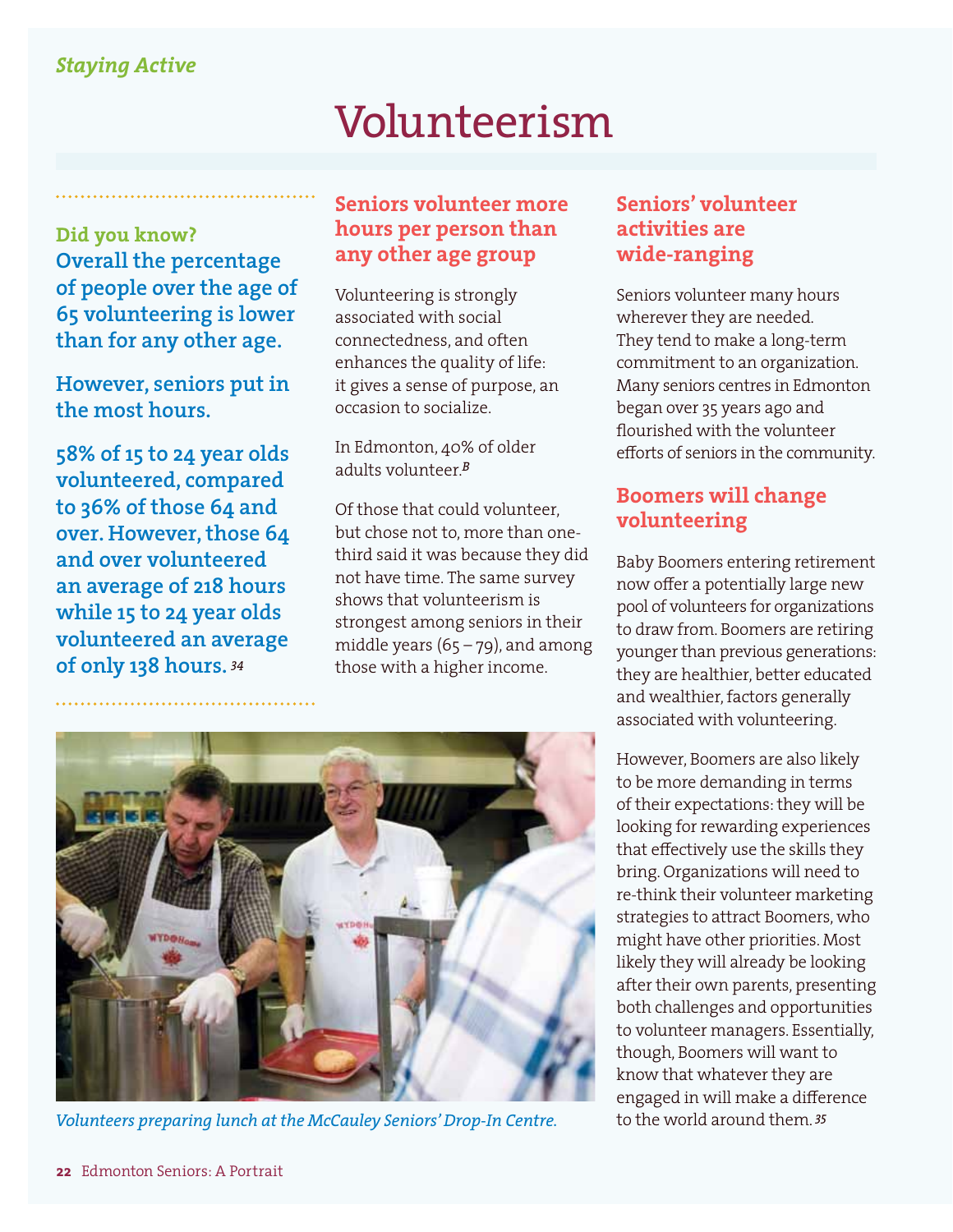**I started off 10 years ago, helping Helen with her garden. She loves plants. When she needed more help, I started to shovel her walks, take her out, do her shopping. I'm giving part of me to make people's lives better, to make the world a better place. >** Veronica Yeomans, here with her friend Helen Harry

R L

# **Staying Connected** to Community

**Seniors generally feel connected to their communities – more so than younger**  generations. Research shows that the more connected you feel to your community, the healthier you're likely to be.*<sup>A</sup>*

**It makes sense:** if you trust your neighbours, talk to your neighbours, live in a neighbourhood where you can walk to your local shop and enjoy the social encounters along the way, inevitably your mental and physical fitness will benefit.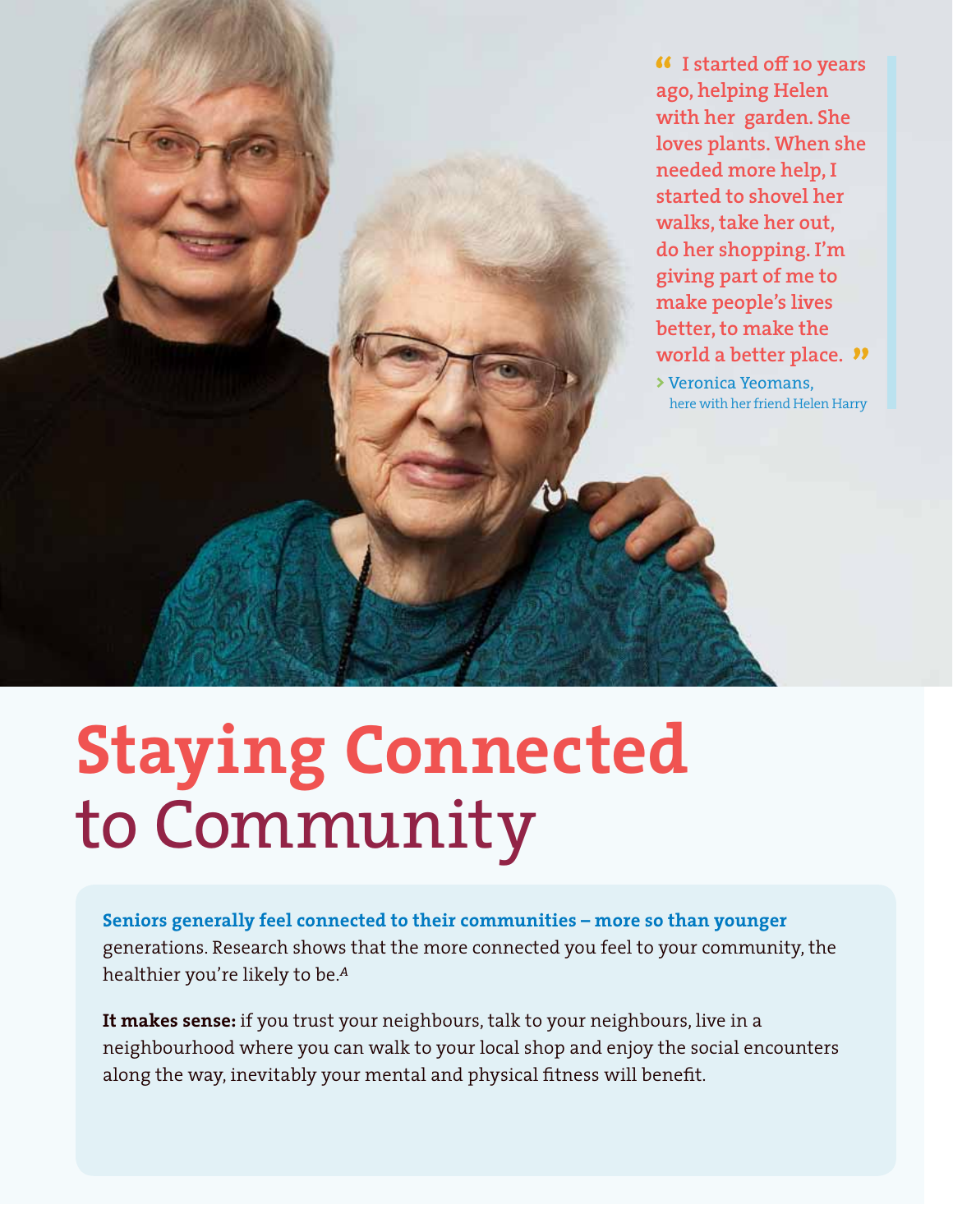### Transportation

**Did you know? By 2020, 1 in 4 drivers on the road will be over 65.** 

**More senior women will be driving than previous generations.** *<sup>36</sup>*



#### **Most seniors get around by driving**

Being able to get around is the key to maintaining an active, healthy lifestyle, ensuring independence and avoiding isolation. It is essential for day-today necessities such as shopping and doctors' appointments. Transportation should also be an integral part of recreational program planning for seniors: there is no point in offering great programs if people have difficulty accessing them. The challenges of getting from point A to B are particularly acute for older adults with physical disabilities: their needs are unique, particularly as they age and their functional capacity is reduced further.

The most important factors determining transportation choices for seniors are safety and convenience. So it's not surprising that most choose

**<sup>46</sup>** I chose, just before my 85<sup>th</sup> birthday, to give **up my license. I realized that every time I drove I felt fortunate to make it back home into my driveway safely. I didn't like that feeling. But giving up my license was drastic. I felt cut off. I had my car key gold plated and a ruby put in the hole at the top, because my car was red. I wear my key on my lapel now.** 

**>** Helen Harry

to drive (94%).*B* That number decreases with age: only half of seniors over the age of 80 drive.

In the future, there will not only be more older drivers on the roads, but they will be driving longer into old age. This raises the difficult question of what to do when it's no longer safe for someone to drive. Taking away a license is complex: it's a symbol of that person's independence, and not one to be given up lightly. The decision is made easier if it's handled sensitively, and older adults are presented with a range of transportation options.

In discussing older drivers, education of the public is important: is it true that older adults are more likely to be involved in accidents?

The percentage of people relying on friends and family to drive them around increases with age





City of Edmonton Community Services. *Aging in Place Study.* December 2007.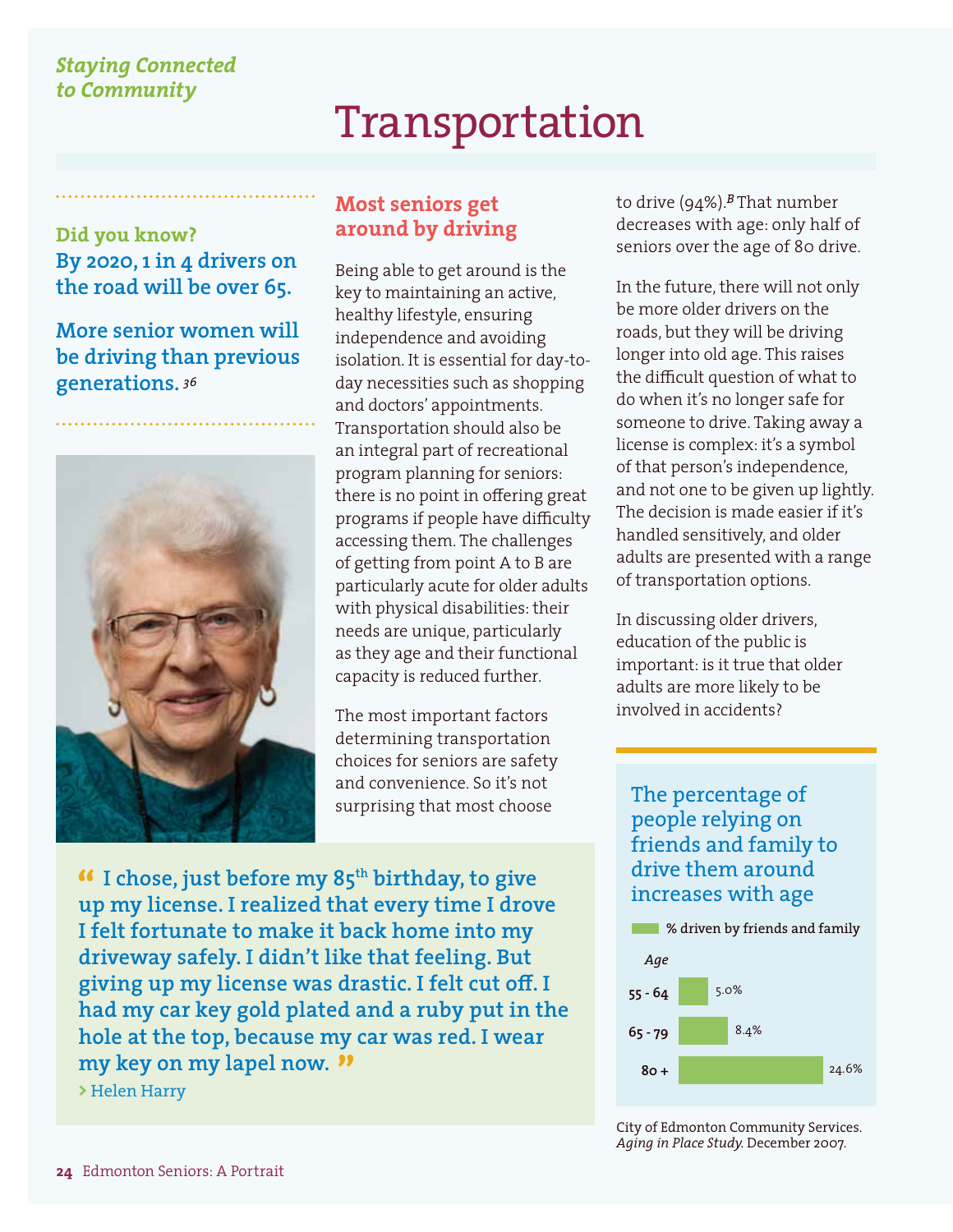#### **Who is most at risk of being involved in an accident?**

- Not older drivers, but medically at-risk drivers.
- Most notably, those who are cognitively impaired. Cognitive impairment puts a senior at 3.3 times the crash risk (compared to seniors without cognitive impairment). Of note, alcohol impairment increases the crash risk by 2.2 times.
- Cognitive impairment happens at any age. 17% of Canadians over 65 have some kind of cognitive impairment.

A diagnosis of dementia is not sufficient reason to revoke someone's license, since many of the basic skills necessary to drive are still in place. However, people suffering from dementia may have difficulty doing several things at once, judging distance, or making decisions quickly. *<sup>37</sup>* It's important, therefore, that seniors' ability to drive is assessed according to their skill-level, rather than their age.

#### **Making it easier for older adults to drive**

The design of streets, road signs and other traffic-related elements improve road safety and help seniors continue to drive longer. Road signs, in particular, should incorporate age-friendly colours and letter size.



*An Edmonton Driving Angel offers a helping hand to a senior. The Driving Angels program recognizes and thanks volunteers who help seniors get around town, to appointments, shopping, to activities and other important events. Driving Angels is a joint initiative of the Alberta Motor Association, the City of Edmonton and the Edmonton Seniors Coordinating Council.*

#### How do you usually get around?



City of Edmonton. *2008 Senior Needs Assessment.* December 2008.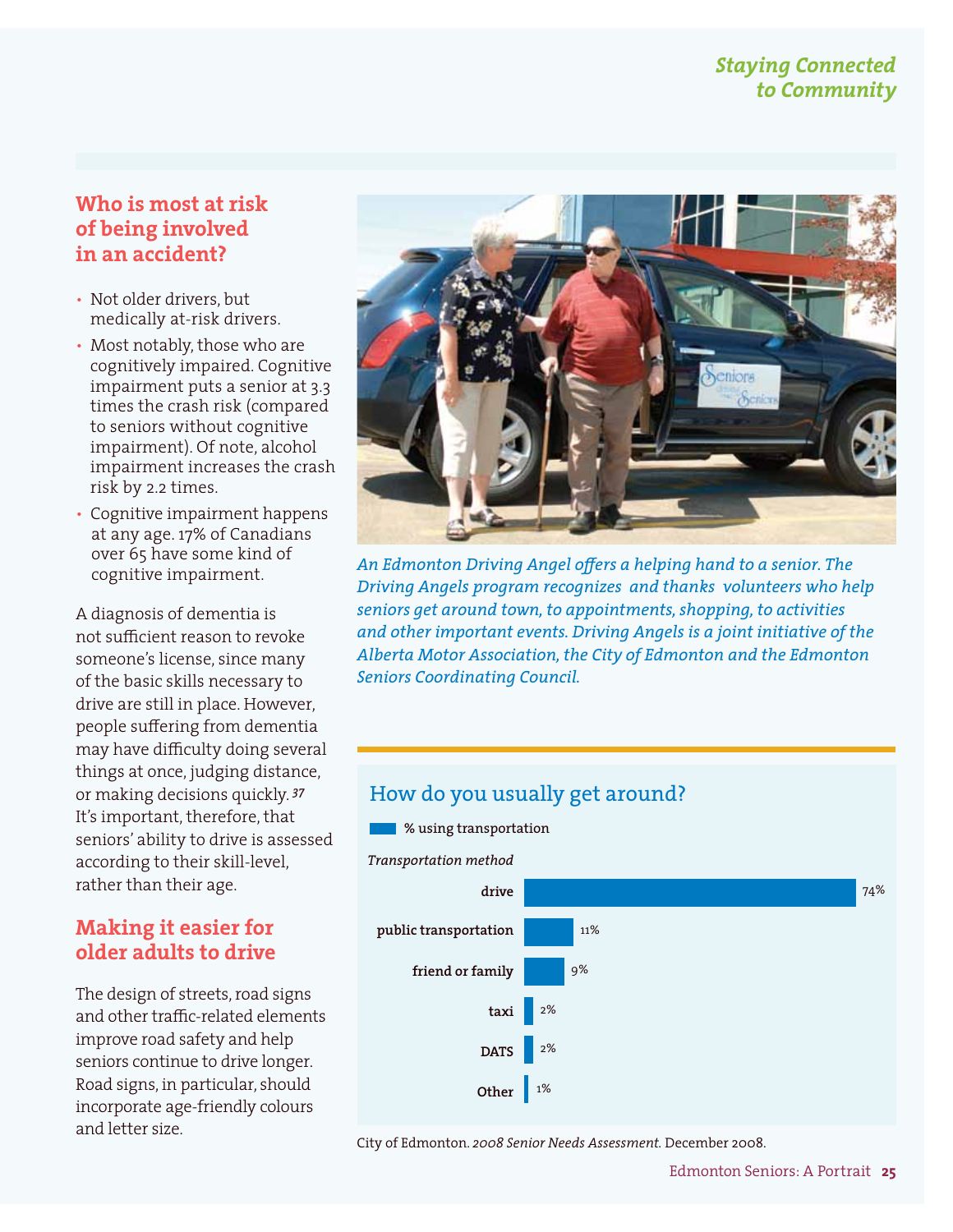**Did you know? In 2008, 13% of Edmonton's seniors bought an annual bus pass. A further 46,478 bought monthly passes.**

**An annual pass for seniors currently costs \$114.50, \$49.50 for low income seniors.**



*This ETS bus runs on a seniors route, stopping at places seniors want to go in their community.*

#### **Age-friendly cities offer a variety of public transportation options**

The full range of transportation options presented to seniors includes public transit, DATS, shuttle buses into neighbourhoods with large senior populations, and other non-profit and private transportation services. The City of Edmonton's Transportation Master Plan emphasizes the importance of public transit in allowing seniors to age in place. The plan discusses low-level boarding accessibility in buses, seniorfriendly information and ticketing systems, consistently high quality sidewalks, street crossing points, and low curbs at intersections as measures necessary to ensure safety and accessibility for seniors.

These are the suggested policy directions:

- Operating DATS system for those unable to use the regular transit system.
- Designing all new and, where possible, retrofitting existing public transportation vehicles and facilities to accommodate people with mobility impairments.
- Encouraging neighbourhood design that locates facilities such as high density residential or seniors housing on or near bus routes.
- Providing high-quality passenger access for those with mobility impairments. *<sup>38</sup>*

#### **The City is working to address public transit barriers**

Older adults, indeed all public transit users, need to able to get to and from bus stops safely. Sidewalks must be maintained and clear of snow and ice. People must be able to manoeuvre scooters and walkers over curbs and crossing lights must give enough time to get across the road.

As part of its Active Transportation Initiative the City has earmarked a portion of its budget for more curb ramp and sidewalk construction to ensure proper access to bus stops: in 2008 there were 1,700 bus stops in Edmonton that weren't adequately connected to sidewalks. *<sup>39</sup>* As well, just over a quarter of bus stops have shelters and lights.

Edmonton Transit System is also making improvements: all buses are wheelchair accessible, there are specific routes for seniors and special stops upon request and all bus operators take seniorfriendly training.

However, there are still gaps in public transit, particularly for older adults living in suburban neighbourhoods. *40* In one survey, 28% of seniors who take public transit reported that the bus does not go where they need to get to.*<sup>B</sup>* Other barriers include cost and communication for non-English speaking seniors.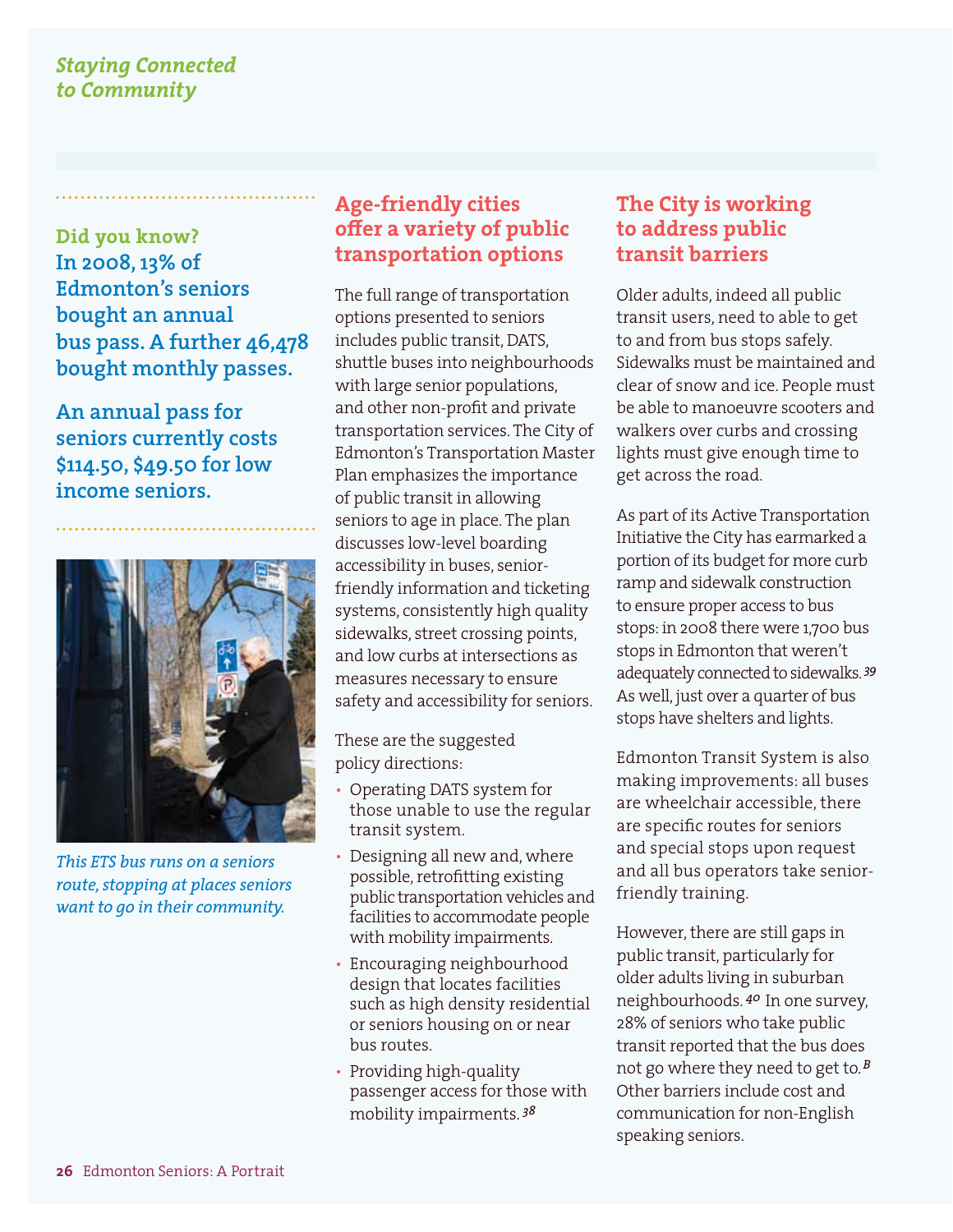#### **Other transportation options**

DATS is another public transportation option for older adults with significant mobility issues: in fact the majority of registered DATS subscribers are seniors, although working people with disabilities are the most frequent users.<sup>41</sup> However, the service has some challenges. It can be unreliable; users have to schedule their trip well in advance, and sometimes have to wait a long time for their ride to arrive. The service needs to be expanded, and the eligibility criteria reviewed: some seniors are not eligible under the present criteria. *<sup>A</sup>*

Taxis are another option, but, as with DATS, the driver does not necessarily help the senior in and out of the vehicle or from door to door. Neither are all cabs suitable for walkers and wheelchairs. It is also an expensive option for those living on a limited income.

For some seniors, door-to-door transportation is required. Several non-profit groups offer driving programs but demand often exceeds the number of drivers. There are risk management, eligibility and administrative considerations to offering this service.

#### **In the future: moving forward**

Alberta's Demographic Planning Commission heard many concerns from seniors, and soon-to-be seniors about transportation: two-thirds of people surveyed by the Commission are 'worried about getting around' in their senior years.*<sup>D</sup>*

One way to address these concerns is to ensure that transit planning is coordinated with residential planning. In its 'Planning and Design Guidelines for Residential Infill in Mature Neighbourhoods' the City of Edmonton encourages developers to build new seniors' developments on public transit routes. These routes should be part of a larger continuum that connects seniors with the services and amenities they need, as pedestrians, drivers or users of public transit.

Public transit, though, can be difficult for older seniors to negotiate, particularly those with mobility problems. It is important to ensure that other affordable choices are there for them, to avoid loss of independence and social isolation.

**Did you know? Of the 1,230 taxis available in Edmonton, 45 or 3.7% are wheelchair accessible.** *<sup>42</sup>*

**Fewer than 10% of Edmonton's street intersection crossing signals have pedestrian countdowns, which are age-friendly.**

**Fewer than 10% of intersection crossing signals are equipped with audible signals.** *<sup>43</sup>*

 **We do have ETS bus service to our centre, but it ends at 4pm. DATS is available later but the wait is quite long. Some classes run later than 4pm and it's impossible for some people to attend. >** Edna Bohachyk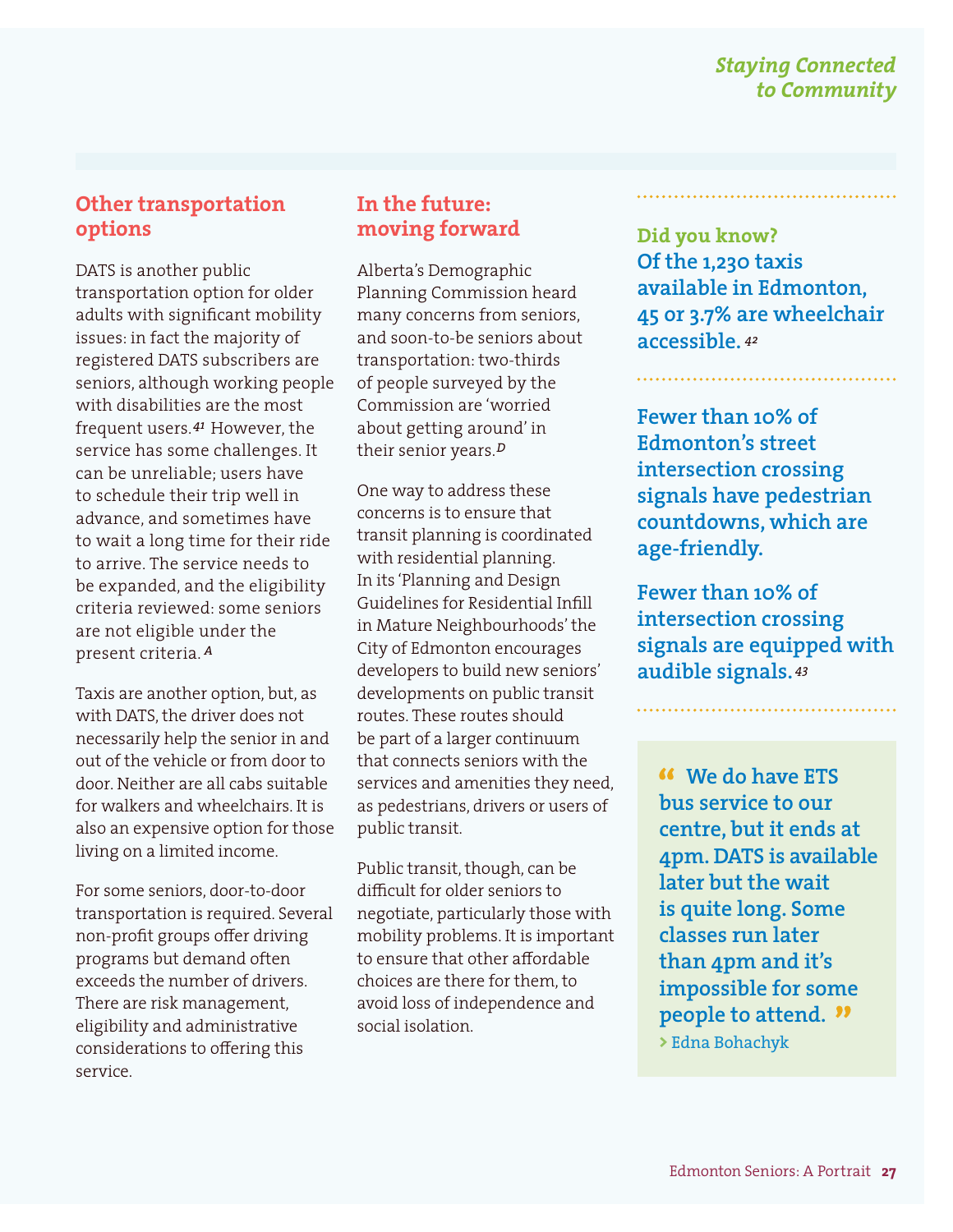## Outdoor public spaces and buildings



#### **Creating walkable communities facilitates aging in place**

Most people prefer to live in neighbourhoods where their daily necessities are close at hand: where they can walk down the block for some milk. While it may be more challenging in a northern climate, ensuring people of all ages can walk to their destinations is particularly important in ensuring that

 **Our wonderful public libraries are there for all, but they are one of the few places, outside of the parks, that aren't commercial. Seniors centres are great, but seniors don't always want to be with other seniors. So public areas where all ages can mix are very important.**  $\rightarrow$  Keith Turnbull

#### **Did you know? Of Edmonton's 19 River Valley Parks:**

- **13 have accessible parking**
- **10 have accessible washrooms**
- **4 have only limited accessibility.** *<sup>44</sup>*

Edmontonians feel connected to their communities as they age.

The City of Edmonton's Municipal Development Plan encourages walkability through design: *"Good design ensures safety and security by allowing people of all age groups, especially children and the elderly and those with physical disabilities, to function more independently within their communities."*

As mature neighbourhoods are redeveloped, and new areas built, urban planning should integrate commercial services and residential areas.

#### **Elderly people need the right infrastructure to walk**

Walking must be appealing to everyone: paths with adequate rest areas and benches; sidewalks and curbs that are wide enough to comfortably accommodate wheelchairs and walking aids. Paths should also be well lit, and properly paved, so that seniors are not concerned about tripping, with signage that is easy to read. Pedestrian crossings should also allow sufficient time for older adults to cross safely, with visual and audio signals. Countdown signals are particularly helpful, so people know how much time they have. *<sup>45</sup>*

Currently, the city has 10,000 missing curb ramps. However, Edmonton's Transportation Department is building approximately 400 new curb ramps each year.

Walking outside in winter can be challenging, but many city malls provide indoor walking areas. Meadowlark, Bonnie Doon, Westmount and Mill Woods, are all places where seniors gather and walk, but some are not completely age friendly. Site audits with recommended improvements would help address existing barriers.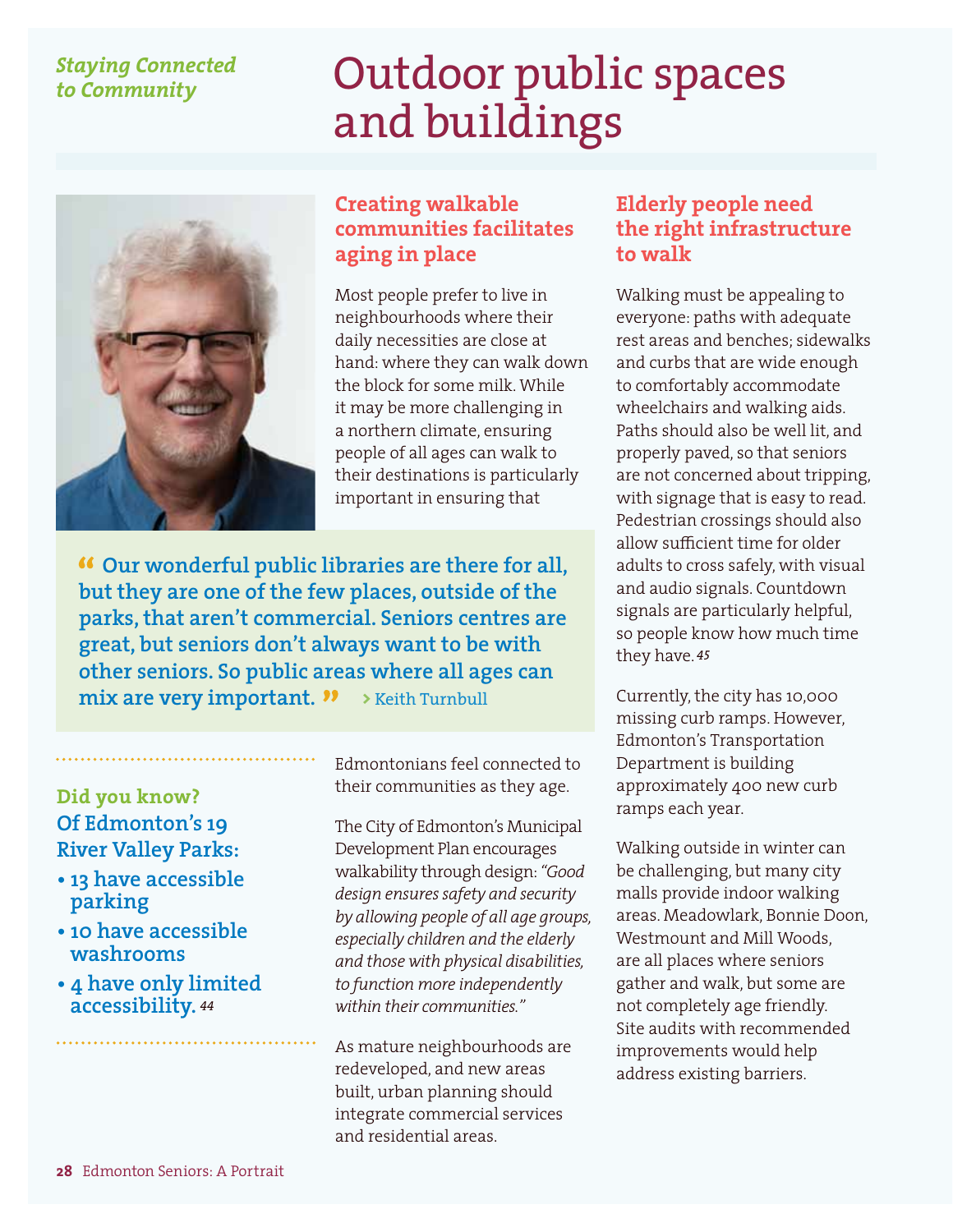#### **Public buildings are readily accessible to seniors**

There are several factors in ensuring a building fits agesensitive design criteria. Everyone must be able to get to and through the doors and access all services inside. Unisex washrooms are also important as caregivers may be of the opposite sex.

The City of Edmonton strives to make public spaces and buildings age-friendly. City policies and guidelines require accessibility and barrier-free design in all public buildings. All city leisure and recreation centres, arenas and attractions are accessible with accessible washrooms, except Coronation Arena and the outdoor pools. *<sup>46</sup>*

### **Shortage of year-round public gathering spaces**

With Edmonton's climate, seniors of all ages want a variety of different spaces where they can get together – in winter as well as summer.

Edmonton's parks provide those spaces in summer. The Urban Parks Management Plan aims to address the demand for parks, green spaces, formal gardens and community gardens that are alternatives to the traditional large neighbourhood parks geared towards children. The design of green spaces accessible to all ages incorporates agefriendly criteria, such as adequate paving, accessible walkways, benches, activities of interest and washrooms.

#### **Overall seniors feel safe in their communities**

To be out and about in the community, people need to feel safe. You would have thought that as seniors age, and feel more frail and vulnerable, they would feel less safe. In fact the opposite seems to be the case: 89% of seniors surveyed in 2007 reported feeling at least moderately safe and secure in their communities. That sense of safety increases with age. It also increases with income. However, older adults living in the north-east part of Edmonton feel less safe. *<sup>B</sup>*

The reality is that seniors in a community enhance the overall perception of safety: they become the eyes and ears on the streets.



#### **How safe do you feel when walking alone in your neighbourhood after dark?**

Edmonton Police Service 2007 Citizens Survey.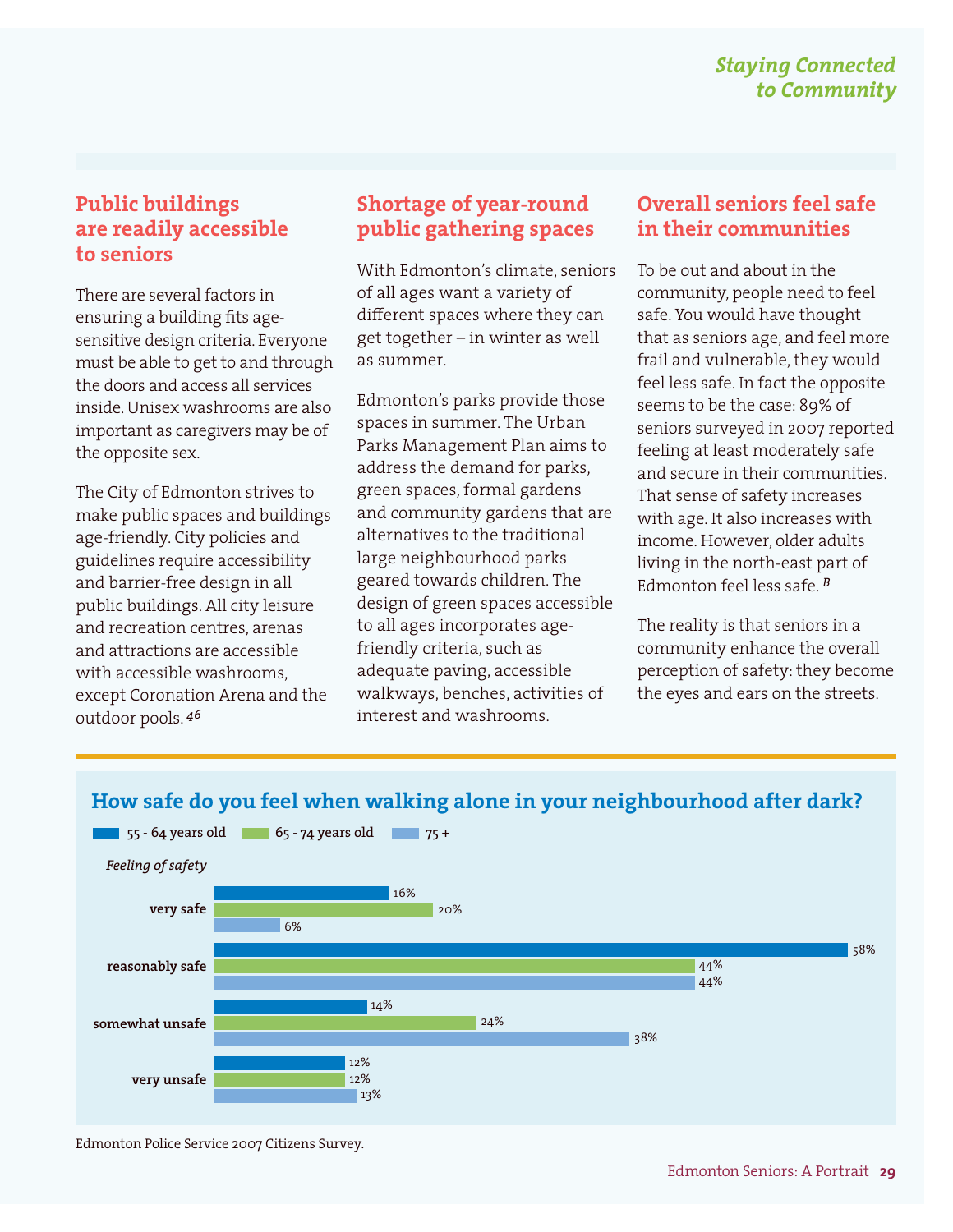### Communication and information

**Did you know? More than 6,000 or 7.5% of seniors in Edmonton over the age of 65 don't speak English or French.** 

**In 2000: 32% of 55-64 year-olds and 5% of 75+ seniors reported using the internet.**

**In 2007: 70% of 55-64 year-olds and 21% of 75+ seniors reported using the internet.** *<sup>47</sup>*



City of Edmonton. *2008 Senior Needs Assessment.* December 2008.

#### **Accessing information can be difficult**

As a diverse population, elderly people need to be able to access information in different ways. Some are comfortable with a computer and the internet. Others are not: older seniors and new immigrants in particular prefer hard copy communications, with a larger font or in their native language.

The same principals apply to verbal communication: most older adults prefer to talk to a person, rather than a machine on the other end of a phone line. Right now there is no single source of information in Edmonton for seniors. SAGE provides a directory of services and 311 provides information on city services. Seniors centres also have resource information and can connect seniors to services. However, the senior still has to call each service to find out the details, and whether or not he/she is eligible for that service. Neither the SAGE directory nor their website is available in languages other than English.

A one stop information line would address the issue, with a real person available to guide seniors through the housing and health systems. Right now there is the 211 line offered by the Support Network to link services and people, the Health Link line, and the City of Edmonton's 311 information line.

#### **Free computer use**

In Edmonton's Senior Needs Assessment, limited access to computers and the internet was most frequently mentioned by respondents (23%) as their main limitation to accessing information.*B* Many of the city's seniors centres offer computer access, as well as computer literacy programs. Edmonton Public Libraries also have computers with access to the internet.

#### **Time online can improve mental health**

According to one study out of the United States, spending time online can reduce the incidence of depression by 20%. Essentially, the internet allows people with decreased mobility to maintain social connections. Therefore the positive health outcomes of expanded computer use are potentially considerable. *<sup>48</sup>*

#### **Edmonton's seniors are becoming more highly-educated**

The trend is towards higher levels of education among Edmonton's older population. More young seniors  $(55 - 64)$ have university qualifications than older seniors. Fewer young seniors have no qualifications at all than older seniors: 19% of young seniors, compared to 39% of older seniors. *<sup>49</sup>*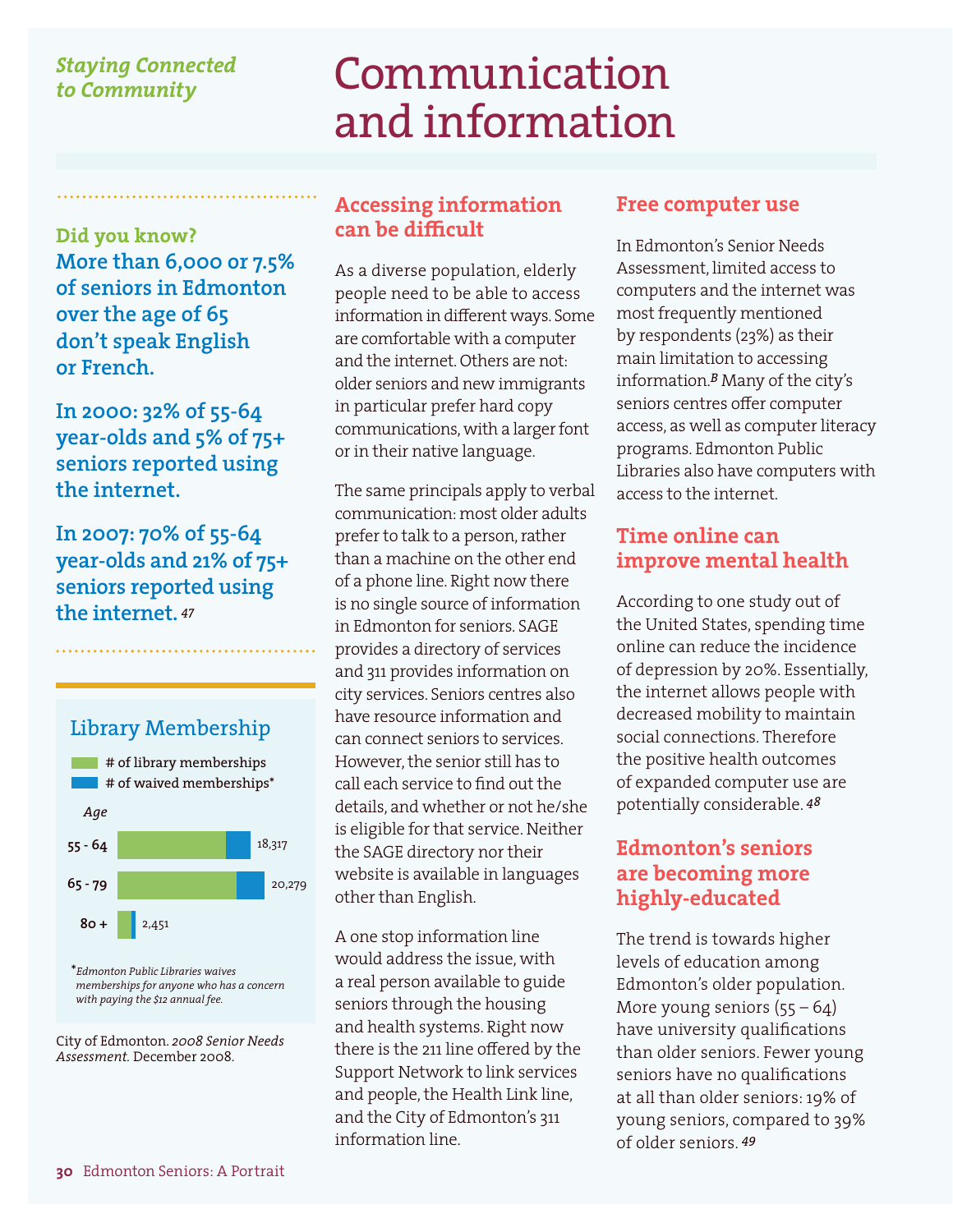**Young and old people need to talk openly and honestly about our experiences. This will lead to real friendship and respect. But we won't really understand each other if we all haven't done our inner work – physically, mentally, emotionally and spiritually. And elders can help with that. >** Vera Martin

# **Society's Attitude** Toward Seniors

**The fundamental measure of an age-friendly society is how effectively we ensure that**  seniors remain part of the mainstream and are connected to their communities. Seniors also need to be respected, valued, included and recognized for their contributions and skills. We know that we will have succeeded when no one is left to live out their days in isolation and poverty; when seniors are leading fulfilling lives; when every older person feels secure and confident of their ability to live life to its fullest; when nobody is forced to apologize for the physical diminishments that old age can bring. Rather older people are celebrated for their experience and accomplishments.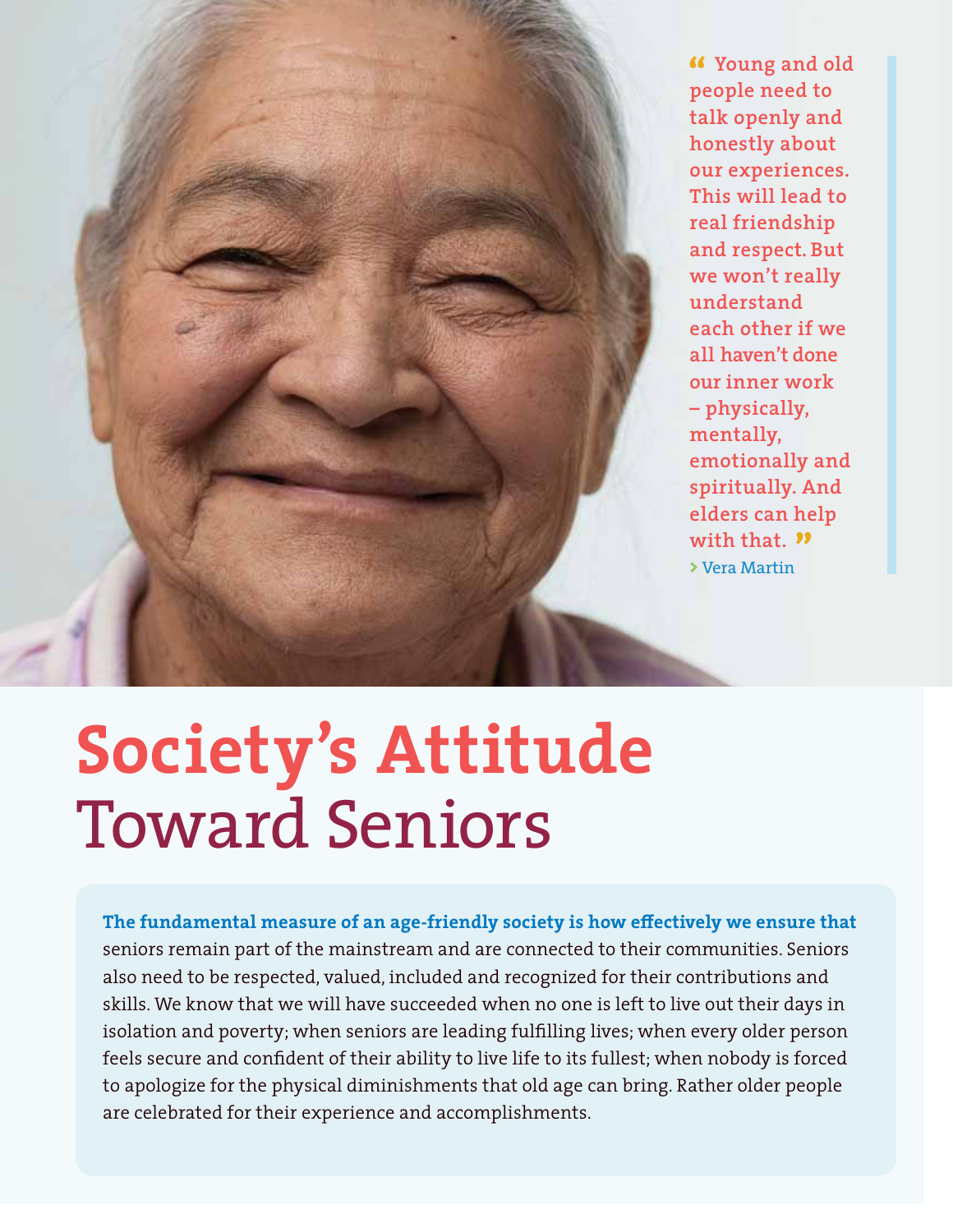#### *Respect and Social Inclusion*

## Respect and social inclusion



 **In the future, I would hope that there would be more of a 'consulting' consideration given to seniors because of the vast experience they have to offer. This would mean more respect for and understanding of the aging population.**

**>** Delores Berlin

#### **Programs to combat isolation**

The supports and programs that we have discussed throughout this report are all essential for an older person's well-being. However respect for our elders must be the foundation on which these supports and programs are built. Ageism cannot be tolerated.

Connections between seniors and other age-groups, including young people, break down stereotypes and negative attitudes. Community leadership that actively recognizes seniors as valued members of our communities can ensure those connections take place.

Seniors Centres all have outreach workers who visit seniors living alone in the community. There are several other programs in Edmonton to address this, some of which are:

- ElderCare Edmonton this non-profit organization provides programs in public centres during the day, which help seniors foster new friendships, maintain independence and keep active. It also gives caregivers a break.
- The Lamplighter Program (Alberta Health Services) – community partners, employees such as postal workers, or volunteers are recruited to watch for seniors deemed at risk in the community. Lamplighters are

trained to know when and who to call if they see a problem.

More can be done to avoid isolation. The Lamplighters Program could be expanded, as well as mandates for outreach and community workers, in order to identify and reach more isolated seniors. Younger seniors could be trained to help shut-in or immobile seniors. Local businesses could ensure stores are age-friendly and help provide gathering places for seniors in their communities.

#### **IN CONCLUSION Toward a more livable community**

Future seniors will increasingly insist that age does not define them. They will resist stereotypes and attitudes that restrict their choices. They will insist on remaining connected to mainstream society, to their communities. Participants told the Province's Demographic Planning Commission: *"Future seniors are likely to be more politically active, more vocal and use the power of their numbers to drive change. Communities would do well to respond now."*

Edmonton's Seniors Declaration challenges the City, service providers and the private sector to continue working toward an age-friendly Edmonton; one which is supportive for all and benefits everyone.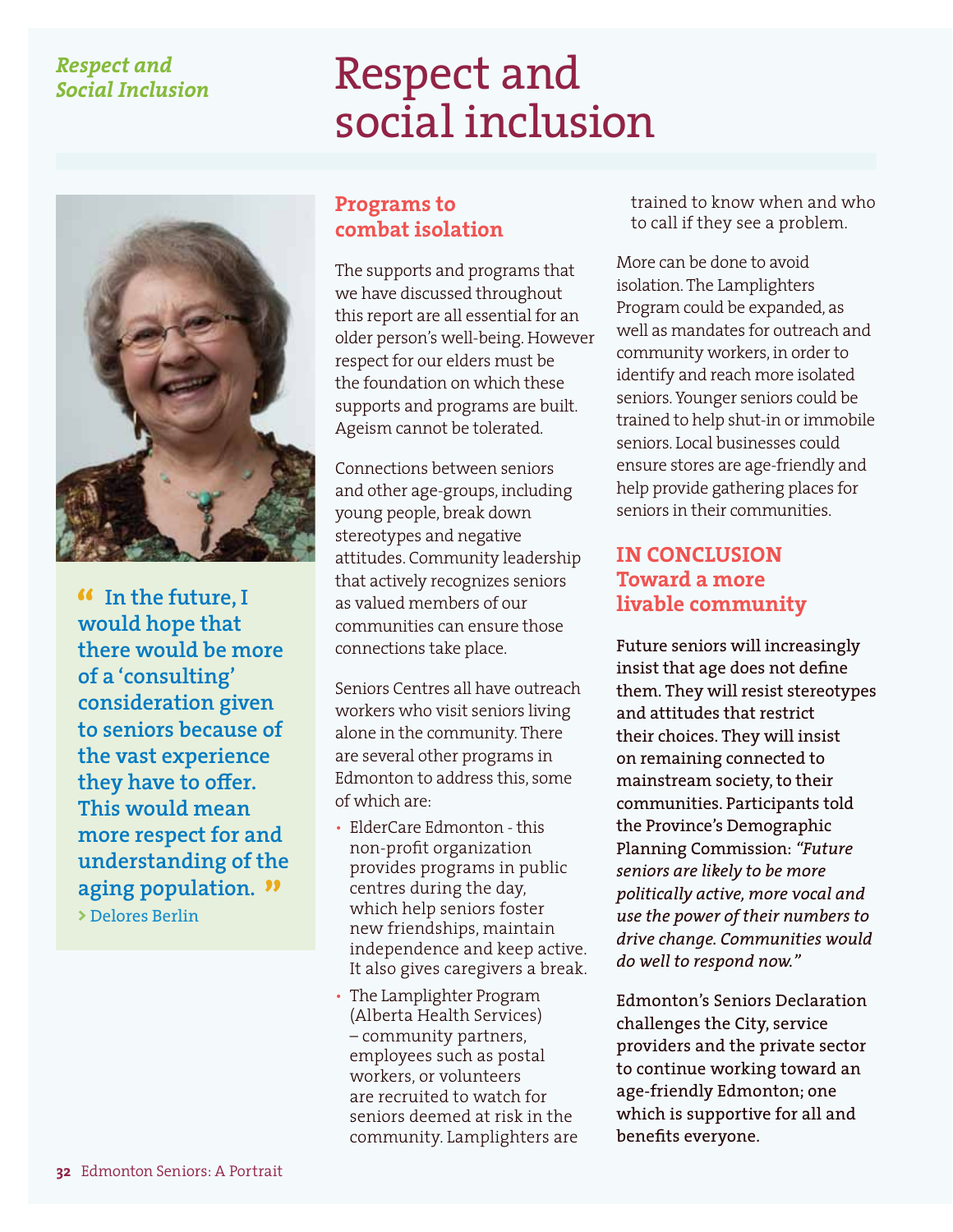#### *Thank you to those Edmontonians whose portraits are part of this project:*

Delores Berlin Jim & Esther Burke Edna Bohachyk & Emily James Cupido & Jack Telman Peter Faid Mary Fung & Liuting Hudson Helen Harry & Veronica Yeomans Phyllis Johnston Vera L. Martin Amilda Kojok & Victoria Andrea Jalal Syed Keith Turnbull

#### **References**

- *A* City of Edmonton Community Services. *Aging in Place Study*. December 2007.
- *B* City of Edmonton. *2008 Senior Needs Assessment.* December 2008.
- *C* Government of Alberta. *Continuing Care Strategy Aging in the Right Place.*  December 2008.
- *D* Alberta Government, Demographic Planning Commission. *Findings Report*. Dec. 2008.
- *1* Population projections prepared by Applications Management Consulting Ltd., using 2006 data.
- *2* World Health Organization. "WHO Age-Friendly Environments Programme." *Ageing and Life Course World Health Organization*. n.d. Web. Nov. 2009.
- *3* Population projections prepared by Applications Management Consulting Ltd., using 2006 data.
- *4* Statistics Canada 2006 Census, Catalogue no. 97-551-XWE2006011.
- *5* Population projections prepared by Applications Management Consulting Ltd. using 2006 data.
- *6* Government of Alberta. Health and Wellness. *Interactive Health Data Application*. http://www.

ahw.gov.ab.ca/IHDA\_Retrieval/ selectSubCategoryParameters.do.

- *7* Statistics Canada. *Labour Force Survey 2006*. 2008.
- *8* Statistics Canada 2006 Census, Catalogue no. 97-555-X2006016.
- *9* Statistics Canada 2006 Census, Catalogue no. 97-557-XWE2006020.
- *10* Statistics Canada. *A Portrait of Seniors in Canada*. 2007.
- *11* Statistics Canada 2006 Census, Catalogue no. 97-557-XWE2006020.
- *12* Statistics Canada. Small Area and Administrative Data Division. 2006. *Annual Estimates for Census Families and Individuals*. 89C0022.
- *13* Public Interest Alberta and the Edmonton Social Planning Council. Jim Gurnett. *We Must Do Better: It's Time to Make Alberta Poverty Free*. November 2009.
- *14* Statistics Canada. *On Poverty and Low Income*. 1997, modified 2005. Catalogue no. 13F0027XIE.
- *15* SAGE. *Senior's Housing Guide*. 2009.
- *16* City of Edmonton. *Preliminary Population Projections 2006-2041*. 2007.
- *17* Government of Alberta. Health and Wellness. *Annual Report 2006-2007. Section 1*. Web. March 2010.
- *18* Alberta Health Services.
- *19* Homeward Trust Edmonton. *A count of homeless persons in Edmonton.* 2008. Web. Dec. 2009.
- *20* Alberta Centre for Injury Control and Research, *Seniors' Falls Injuries in Alberta*, and Injury Related Database. October 2008. Web. Dec. 2009.
- *21* Alberta Health Services.
- *22* Government of Alberta. Municipal Affairs. Vital Statistics. 2008.
- *23* Predy GN, Fraser-Lee N, Ladd B, Brown A, Edwards J, Lightfoot P. *How healthy are we?* 2007 A report of the Medical Officer of Health. Edmonton, Alberta: Public Health Division, Capital Health; (June, 2008). Web. Dec. 2009.
- *24* Alzheimer Society of Edmonton.
- *25* Alzheimer Society. "Alzheimer's Disease Fact Sheet." *Alzheimer Society of Canada Media Centre*. 2010. Web. Jan. 2010.
- *26* Alberta Health Services.

#### *27* SAGE.

- *28* Government of Alberta. Health and Wellness. *Continuing Care Strategy Fact Sheet*. Dec. 2008. Web. Dec. 2009.
- *29* Alberta Caregivers Association. www.albertacaregiversassociation. org/caregiving.htm. Web. Dec. 2009. (Canada. Health Canada. *National Profile of Caregivers in Canada 2002: A final Report. 2002.*)
- *30* Alberta Health Services.
- *31* City of Edmonton.
- *32* City of Edmonton Community Services, *ESCC Creative Age Festival Evaluation Report*. 2009.
- *33* Statistics Canada. 2008.
- *34* Statistics Canada. *Canada Survey of Giving, Volunteering and Participating.* 2007
- *35* The Kerby Centre, 2009.
- *36* Medically At-Risk Driver Centre, University of Alberta & Statistics Canada.
- *37* Medically At-Risk Driver Centre, University of Alberta.
- *38* City of Edmonton. *The Way We Move*. 2008.
- *39* The City of Edmonton Sidewalk Strategy, 2008.
- *40* City of Edmonton. *Aging in Place: Promising Practices for Municipalities*. 2009.
- *41* City of Edmonton.
- *42* City of Edmonton, Transportation Department.
- *43* City of Edmonton.
- *44* City of Edmonton. *Recreation Facilities & River Valley Parks Accessibility Guide*. 2008.
- *45* World Health Organization. "Global Age-friendly Cities: A Guide." *Ageing and Life Course Family and Community Health WHO*. 2007. Web. Dec. 2009.
- *46* City of Edmonton. *Recreation Facilities & River Valley Parks Accessibility Guide*. 2008.
- *47* Statistics Canada.
- *48* Ford, George S., Ford, Sherry G. "Internet Use and Depression Among the Elderly." *Phoenix Center*. Phoenix Center for Advanced Legal and Economic Studies. 2009. Web. Dec. 2009.
- *49* Statistics Canada.